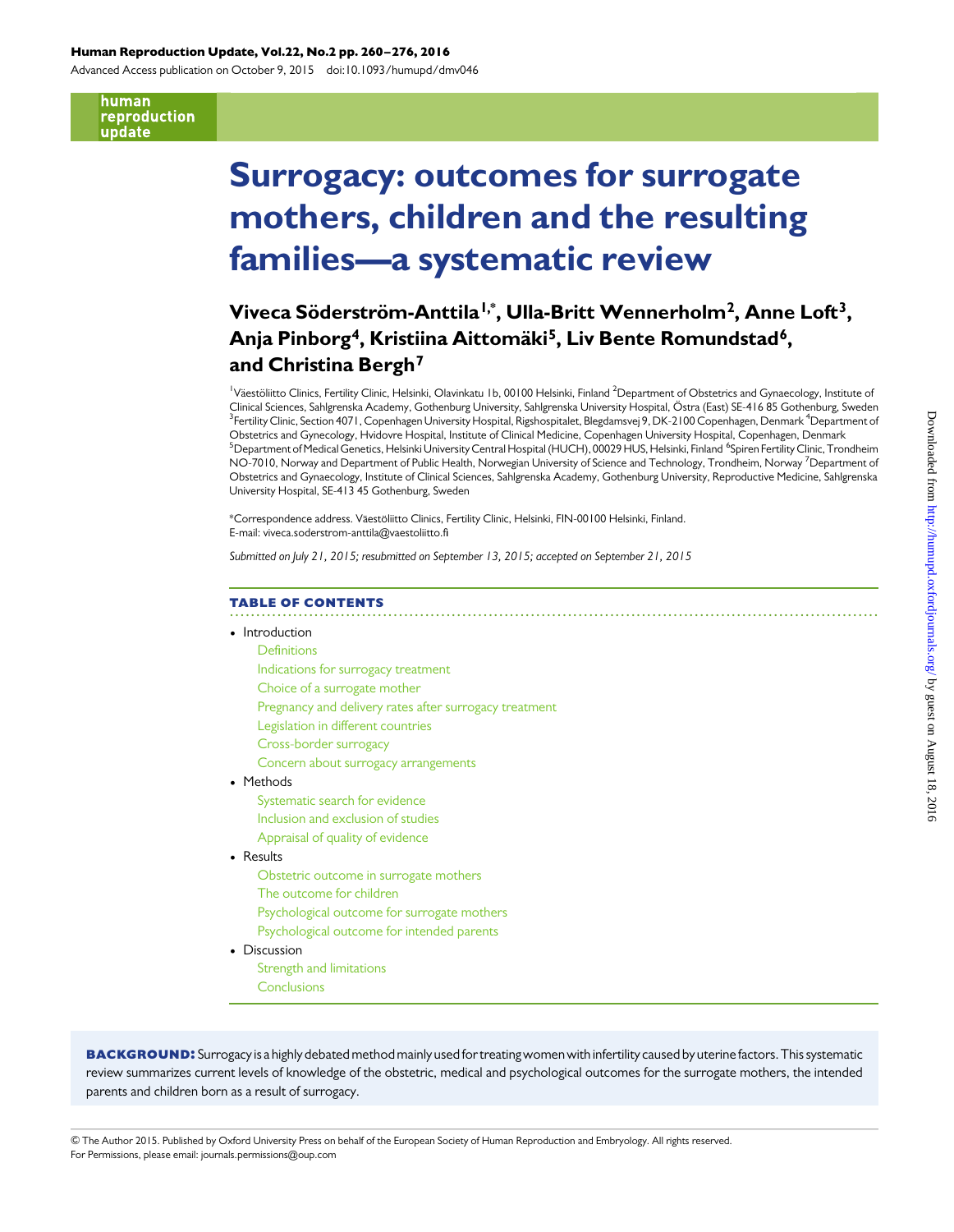METHODS: PubMed, Cochrane and Embase databases up to February 2015 were searched. Cohort studies and case series were included. Original studies published in English and the Scandinavian languages were included. In case of double publications, the latest study was included. Abstracts only and case reports were excluded. Studies with a control group and case series (more than three cases) were included. Cohort studies, but not case series, were assessed for methodological quality, in terms of risk of bias. We examined a variety of main outcomes for the surrogate mothers, children and intended mothers, including obstetric outcome, relationship between surrogate mother and intended couple, surrogate's experiences after relinquishing the child, preterm birth, low birthweight, birth defects, perinatal mortality, child psychological development, parent-child relationship, and disclosure to the child.

**RESULTS:** The search returned 1795 articles of which 55 met the inclusion criteria. The medical outcome for the children was satisfactory and comparable to previous results for children conceived after fresh IVF and oocyte donation. The rate of multiple pregnancies was 2.6–75.0%. Preterm birth rate in singletons varied between 0 and 11.5% and low birthweight occurred in between 0 and 11.1% of cases. At the age of 10 years there were no major psychological differences between children born after surrogacy and children born after other types of assisted reproductive technology (ART) or after natural conception. The obstetric outcomes for the surrogate mothers were mainly reported from case series. Hypertensive disorders in pregnancy were reported in between 3.2 and 10% of cases and placenta praevia/placental abruption in 4.9%. Cases with hysterectomies have also been reported. Most surrogate mothers scored within the normal range on personality tests. Most psychosocial variables were satisfactory, although difficulties related to handing over the child did occur. The psychological well-being of children whose mother had been a surrogate mother between 5 and 15 years earlier was found to be good. No major differences in psychological state were found between intended mothers, mothers who conceived after other types of ART and mothers whose pregnancies were the result of natural conception.

conclusions: Most studies reporting on surrogacy have serious methodological limitations. According to these studies, most surrogacy arrangements are successfully implemented and most surrogate mothers are well-motivated and have little difficulty separating from the children born as a result of the arrangement. The perinatal outcome of the children is comparable to standard IVF and oocyte donation and there is no evidence of harm to the children born as a result of surrogacy. However, these conclusions should be interpreted with caution. To date, there are no studies on children born after cross-border surrogacy or growing up with gay fathers.

Key words: altruistic / assisted reproduction / birthweight / child development / gestational / intended parent / obstetric complication / prematurity / relinquish / surrogacy

# Introduction

#### **Definitions**

Surrogacy implies that a woman becomes pregnant and gives birth to a child with the intention of giving away this child to another person or couple, commonly referred to as the 'intended' or 'commissioning' parents ([Shenfield](#page-16-0) et al., 2005). A surrogate mother is the woman who carries and gives birth to the child and the intended parent is the person who intends to raise the child. The definition from the European Society for Human Reproduction and Embryology (ESHRE) ([Shenfield](#page-16-0) et al.[, 2005](#page-16-0)) does not state the sexuality of the intended parents. There are two main types of surrogacy, traditional and gestational. The first traditional surrogacy arrangement is believed to have happened about 2000 years before the birth of Christ and was mentioned in the Old Testament of the Bible. Sarah and Abraham were unable to conceive and Sarah hired her maiden Hagar to carry a child for her husband. Subsequently Hagar gave birth to a son, Ishmael, for Sarah and Abraham. Nowadays traditional (also called genetic or partial) surrogacy is the result of artificial insemination of the surrogate mother with the intended father's sperm. This means that the surrogate mother's eggs are used, making her a genetic parent along with the intended father. Gestational or IVF surrogacy (also called host or full surrogacy) is defined as an arrangement in which an embryo from the intended parents, or from a donated oocyte or sperm, is transferred to the surrogate's uterus. In gestational surrogacy, the woman who carries the child (the gestational carrier) has no genetic connection to the child [\(Zegers-Hochschild](#page-16-0) et al., 2009). The first successful IVF surrogate pregnancy was reported by Utian et al. in

1985 (Utian et al.[, 1985\)](#page-16-0). In this review, we have decided to use the terms 'traditional surrogacy' and 'gestational surrogacy' for the two different types of surrogacy treatment.

Surrogacy may be commercial or altruistic, depending upon whether the surrogate receives financial reward for her pregnancy. In commercial surrogacy the surrogate is usually recruited through an agency, reimbursed for medical costs and paid for her gestational services. With altruistic surrogacy, the surrogate is found through friends, acquaintances or advertisement. She may be reimbursed for medical costs directly related to the pregnancy and for loss of income due to the pregnancy ([FIGO,](#page-15-0) [Committee for Ethical Aspects of Human Reproduction and Women's](#page-15-0) [Health, 2008](#page-15-0); [Dempsey, 2013\)](#page-15-0).

# Indications for surrogacy treatment

The main indication for surrogacy treatment is congenital or acquired absence of a functioning uterus. Müllerian aplasia, including congenital absence of the uterus such as Mayer-Rokitansky-Kuster-Hauser (MRKH) syndrome, is relatively rare with an incidence of one per 4000–5000 newborn girls ([Lindenman](#page-16-0) et al., 1997; [Aittomaki](#page-15-0) et al., [2001](#page-15-0)). Young fertile women with normally functioning ovaries might lose their uterus in connection with serious obstetric complications, such as intra- or post-partum heavy bleeding or rupture of the uterus. Such obstetric complications will often lead to the death of the baby as well. Medical diseases of the uterus, for example cervical cancer, will also lead to hysterectomy and uterine infertility. Significant structural abnormalities, an inoperably scarred uterus or repeated miscarriages are other indications for considering using a surrogate mother. Severe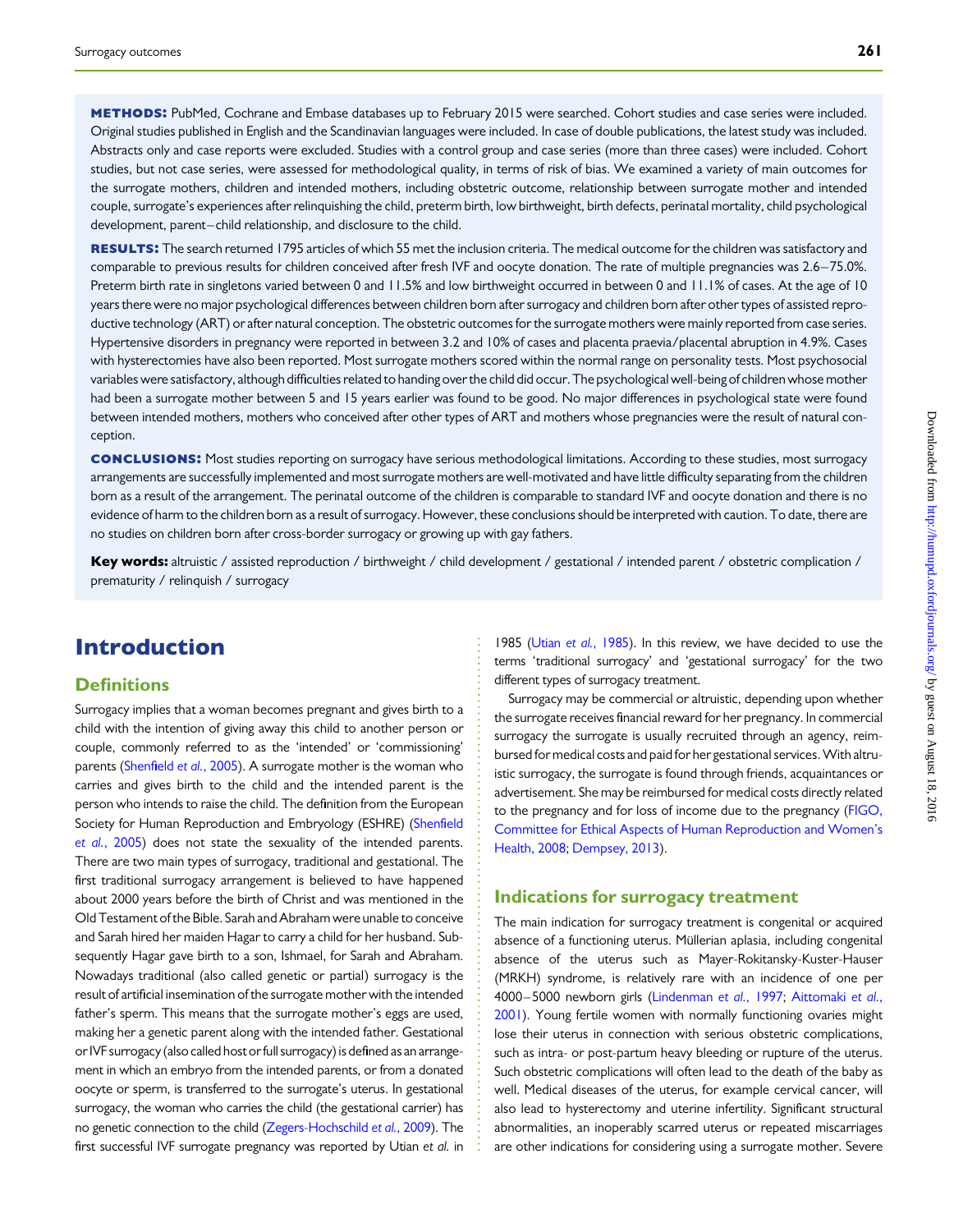medical conditions (e.g. heart and renal diseases), which might be lifethreatening for a woman during pregnancy, are also indications that a surrogacy may be considered, provided that the intended mother is healthy enough to take care of a child after birth and that her life expectancy is reasonable [\(Brinsden, 2003](#page-15-0)). A further indication is the biological inability to conceive or bear a child, which applies to same-sex male couples or single men ([Dempsey, 2013](#page-15-0)). In some countries gestational carriers may be considered when an unidentified endometrial factor exists, such as for couples with repeated unexplained IVF failures despite retrieval of good-quality embryos ([Practice Committee of American](#page-16-0) [Society for Reproductive Medicine; ASRM, 2015](#page-16-0)).

# Choice of a surrogate mother

The choice of a surrogate mother is of the highest importance for the successful outcome of the treatment. She might be a member of the family, such as a sister or a mother, or an anonymous or known unrelated person. According to recommendations from ESHRE and the American Society for Reproductive Medicine (ASRM), a gestational carrier should preferably be between the ages of 21 and 45 years and she should have at least one child. Her previous pregnancies should have been full-term and uncomplicated [\(Shenfield](#page-16-0) et al., 2005; [ASRM, 2015](#page-16-0)). Ideally, the carrier should not have had more than a total of five previous deliveries and three deliveries via Caesarean section ([ASRM, 2015\)](#page-16-0). General requirements as to the screening and testing of gestational carriers and the latest recommendations related to psychosocial consultations have been summarized by the expert groups from ESHRE and ASRM ([Shen](#page-16-0)field et al.[, 2005](#page-16-0); [ASRM, 2015](#page-16-0)). According to an International Federation of Gynecology & Obstetrics (FIGO) committee report only gestational surrogacy is nowadays acceptable. It was also decided that the autonomy of the surrogate mother should be respected at all stages, including any decision about her pregnancy, which may conflict with the commissioning couple's interest. Surrogacy arrangements should not be commercial [\(FIGO Committee for Ethical Aspects of Human Reproduction and](#page-15-0) [Women's Health, 2008\)](#page-15-0).

# Pregnancy and delivery rates after surrogacy treatment

In gestational surrogacy programmes, the clinical pregnancy rate per embryo transfer has been reported as being between 19 and 33%, with between 30 and 70% of the couples succeeding in becoming parents as a result of the arrangement ([Meniru and Craft, 1997;](#page-16-0) [Corson](#page-15-0) et al., [1998;](#page-15-0) [Parkinson](#page-16-0) et al., 1998; [Wood](#page-16-0) et al., 1999; Beski et al.[, 2000](#page-15-0); [Brinsden](#page-15-0) et al.[, 2000](#page-15-0); [Goldfarb](#page-15-0) et al., 2000; [Soderstrom-Anttila et al., 2002](#page-16-0); [Raziel](#page-16-0) et al.[, 2005](#page-16-0); Dar et al.[, 2015\)](#page-15-0).

In the recent, and thus far largest, report including 333 consecutive surrogacy treatments in Canada, the pregnancy, miscarriage and delivery rates did not differ between patient groups with different indications for surrogacy treatment (Dar et al.[, 2015\)](#page-15-0).

### Legislation in different countries

In Europe, surrogacy is not officially allowed in Austria, Bulgaria, Denmark, Finland, France, Germany, Italy, Malta, Norway, Portugal, Spain and Sweden. Altruistic, but not commercial, surrogacy is allowed in Belgium, Greece, the Netherlands and the UK. Some European countries, such as Poland and theCzech Republic, currently have no laws regulating surrogacy [\(Brunet](#page-15-0) et al., 2013; [Deomampo, 2015](#page-15-0)). Commercial surrogacy is legal in Georgia, Israel, Ukraine, Russia, India and California, USA, while in many states of the USA only altruistic surrogacy is allowed. Altruistic surrogacy is also allowed in Australia, Canada and New Zealand.

# Cross-border surrogacy

As surrogacy treatment is illegal in the majority of Western countries, infertile couples are seeking commercial surrogacy arrangements elsewhere, for example in Russia, Ukraine and India, where the treatment is available. It has been estimated that more than 25 000 children have been born or are to be born to surrogates in India, of which 50% are from the West [\(Shetty, 2012\)](#page-16-0). Cross-border gestational surrogacy is an activity that challenges legal and ethical norms in many countries. It puts both intended parents and gestational surrogates at risk and can leave the offspring of these arrangements vulnerable in a variety of ways ([Pande, 2011](#page-16-0); [Crockin, 2013](#page-15-0)). There is uncertainty about the status of the parent and child, as well as legal issues regarding immigration and citizenship ([Crockin, 2013;](#page-15-0) [Deomampo, 2015;](#page-15-0) [Schover, 2014\)](#page-16-0). By legalizing surrogacy, potential harm to the health and well-being of all parties involved in unregulated cross-border surrogacy arrangements can be avoided [\(Ekberg, 2014](#page-15-0)). Another way of reducing the legal uncertainties is to regulate the legal implications of surrogacy (i.e. legal parenthood) without making surrogacy itself legal. This has been suggested by the Hague Convention on Private International Law. In Austria and Germany, the best interest of the child has been decided to outweigh the reservations of the national legislation concerning surrogacy ([http://](http://www.hcch.net/index) [www.hcch.net/index\)](http://www.hcch.net/index).

## Concern about surrogacy arrangements

In many Western countries surrogacy practice has been made illegal because of concern for the surrogate mother, the welfare of the child and the family created by the birth of the new baby. There have been worries about the possibility of exploitation or coercion of women to act as gestational carriers [\(Tieu, 2009;](#page-16-0) [Pande, 2011;](#page-16-0) [Deonandan](#page-15-0) et al., [2012\)](#page-15-0). A surrogate undergoes risks during pregnancy similar to any other pregnant woman. She is exposed to the possibility of miscarriage, ectopic pregnancy and common obstetric complications, which are increased by the risk of multiple pregnancies. There has also been concern that psychological reactions may occur post-partum in relation to surrendering the child, as the carrier may develop emotional attachments to the child she has carried [\(FIGO Committee for Ethical](#page-15-0) [Aspects of Human Reproduction and Women's Health, 2008](#page-15-0)). Furthermore, there have been fears that the baby might be abandoned by the intended parents and/or the surrogate mother in the case of unexpected complications or birth defects. Potential harm to the health of the offspring includes the negative effects of multiple pregnancies, as well as the possible effects of gamete donation on the well-being of the child ([FIGO Committee for Ethical Aspects of Human Reproduction and](#page-15-0) [Women's Health, 2008\)](#page-15-0).

During recent years there have been discussions in many European countries, and all Nordic countries, about whether surrogacy should be allowed in the future. This has led to an urgent need to summarize what we currently know about surrogacy in a systematic way. This systematic review summarizes current levels of knowledge of the obstetric, medical and psychological outcomes for surrogate mothers, the intended parents and the children born as a result of surrogacy.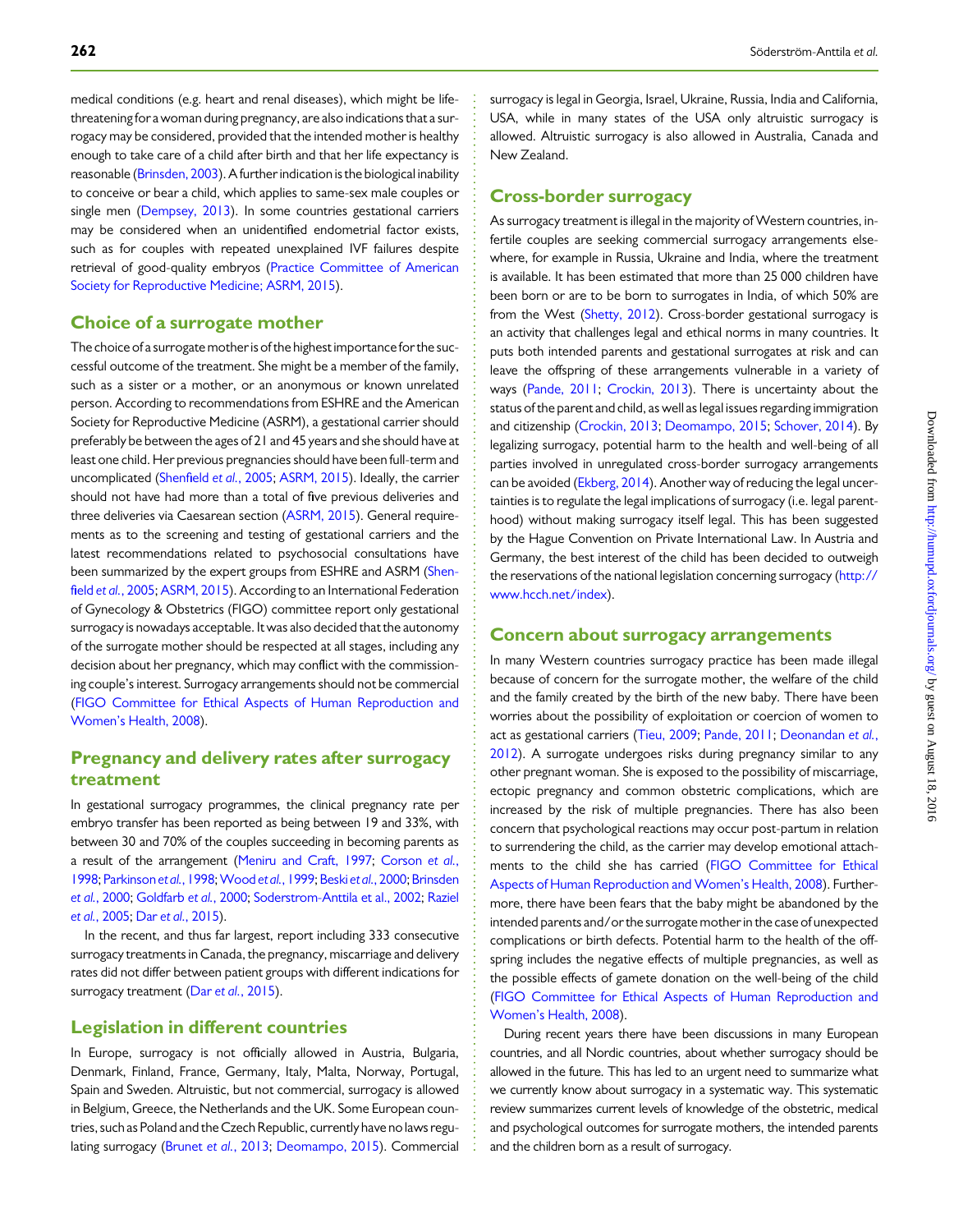# Methods

We searched the PubMed, Cochrane and Embase databases up to February 2015. The main outcomes we examined were as follows.

For the surrogate mothers: obstetric outcome, psychological characteristics, personality, motivation, relationship with intended couple, contact with the couple and child, experiences after relinquishing child, openness, psychological well-being, satisfaction with surrogacy.

For the children: preterm birth, low birthweight, birth defects, perinatal mortality, child psychological development, child psychological adjustment.

For the intended mothers: quality of life, parent psychological status, parent –child relationship, quality of parenting, marital quality and stability, relationship with surrogate mother, motivation, experience of surrogacy, disclosure to the child.

### Systematic search for evidence

The terms used in the searches were ('Surrogate Mothers'[Mesh]) OR (ivf-surroga\*[tiab] OR surrogate mother\*[tiab] OR surrogate parent\*[tiab] OR surrogacy\*[tiab] OR gestational carrier\*[tiab] OR surrogate pregnanc\* [tiab])) NOT (Editorial[ptyp] OR Letter[ptyp] OR Comment[ptyp]).

OR ((animals[mh]) NOT (animals[mh] AND humans[mh])) NOT ('News'[Publication Type] OR 'Newspaper Article'[Publication Type]).

We also manually searched reference lists of identified articles for additional references. Guidelines for meta-analysis and systematic reviews of observational studies were followed [\(Stroup](#page-16-0) et al., 2000).

Literature searches and abstract screening were performed by three researchers (CB, UBW and VSA) and one librarian. Differences of opinion in the team were solved by discussion and consensus.

### Inclusion and exclusion of studies

Original studies published in English and the Scandinavian languages were included. In the case of double publication the latest study was included. Studies published only as abstracts and case reports were excluded. Studies with a control group and case series (more than three cases) were included.

### Appraisal of quality of evidence

The methodological quality of the studies, in terms of risk bias, was assessed by two reviewers (CB and UBW). They used the tools developed by Swedish Agency for Health Technology Assessment and Assessment of Social Services (SBU) for assessing original articles, which grade articles as of low, moderate and high quality. Only cohort studies, not case series, were assessed for methodological quality. For quality of evidence we used the GRADE system [\(Guyatt](#page-15-0) et al., 2008).

The GRADE system evaluates the following variables for all studies, both combined and per outcome: Design, study limitations, consistency, directness, precision, publication bias, magnitude of effect, relative effect and absolute effect. Quality levels are divided into high, moderate, low and very low quality. Quality levels are based on our confidence in the effect estimate, which in turn is based on the number of studies, design of studies, consistency of associations between studies, study limitations, directness, precision, publication bias, effect size, and relative and absolute effect.

The quality levels are; very confident  $=$  high quality, moderately  $confident = moderate$  quality, limited confidence  $=$  low quality and very little confidence  $=$  very low quality. If conclusions are based on RCTs, GRADE starts at high quality level (level 4) but can be downgraded, while if conclusions are based on observational studies GRADE starts at low quality level (level 2) but might be upgraded (or downgraded). If conclusions were based on case series, no assessment of GRADE was performed.

# **Results**

The search strategy identified a total of 1795 abstracts, of which 55 were selected for inclusion in the systematic review (Fig. [1](#page-4-0)).

Thirty studies were cohort studies, 22 were case series and three were qualitative studies [\(Supplementary Table SI](http://humupd.oxfordjournals.org/lookup/suppl/doi:10.1093/humupd/dmv046/-/DC1)). Excluded studies are presented in [Supplementary Table SII](http://humupd.oxfordjournals.org/lookup/suppl/doi:10.1093/humupd/dmv046/-/DC1).

Quality assessment of included cohort studies is presented in [Supple](http://humupd.oxfordjournals.org/lookup/suppl/doi:10.1093/humupd/dmv046/-/DC1)[mentary Table SIII](http://humupd.oxfordjournals.org/lookup/suppl/doi:10.1093/humupd/dmv046/-/DC1). Of the cohort studies one article was of high quality, 16 were of moderate quality and 13 of low quality.

#### Obstetric outcome in surrogate mothers

Five studies were identified that reported on pregnancy complications, one cohort study with historical controls and four case series. Three were from the USA, one was from Canada and one from Finland (Table [I](#page-5-0)). The studies included between 8 and 133 deliveries after surrogacy, out of a total of 284 deliveries. Hypertensive disorders in pregnancy (HDP) were reported in between 3.2 and 10% of subjects and placenta praevia/placental abruption in between 1.1 and 7.9% of singleton surrogate pregnancies. The cohort study and one of the case series also reported on pregnancy complications in twin pregnancies. HDP occurred in between 2.9 and 7.4%, and placenta previa/placental abruption in 1.1 and 3.7% in twin pregnancies ([Parkinson](#page-16-0) et al., 1998; Dar et al.[, 2015](#page-15-0)). Three cases of hysterectomies were reported. The reasons for hysterectomy were uterine atony, placenta accreta and uterine rupture. Two of these three complications occurred in multiple pregnancies.

Conclusion: Rates of HDP and placental complications in surrogate pregnancies were similar to those for IVF. Rates of HDP were lower than reported in OD pregnancies. Peripartum hysterectomies were reported as severe complications. Since most data was derived from case series, no GRADE assessment was performed.

### The outcome for children

#### Gestational age

Two cohort studies and five case series reported on the gestational age of children born after surrogate pregnancies (Table [II](#page-6-0)). Most studies come from the USA. The cohort studies included in total 1308 children, while the case series included a total of 271 children born after surrogacy. The preterm birth rate (PTB) in surrogate singletons varied between 0 and 11.5% as compared with 14% for IVF singletons. In the largest cohort study ([Gibbons](#page-15-0) et al., 2011) including 1180 surrogacy singletons the mean gestational age was 37.2 weeks as compared with 37.7 weeks for IVF singletons and 37.4 weeks for singletons from OD. The rate of multiple pregnancies was 2.6–75.0% (Table [II\)](#page-6-0). The cohort study with historical controls and the case series also reported on gestational age in twin pregnancies ( $n = 1-38$  twin pregnancies). PTB occurred in 20.4 –100% of surrogate twin pregnancies. In the cohort study, mean gestational age was 36.2 (SD 0.4) weeks in surrogate twins and 36.0 (SD 2) weeks in IVF twins ([Parkinson](#page-16-0) et al., 1998).

Conclusion: Similar rates of PTB  $(<$ 37 weeks) were reported after surrogacy and in pregnancies which were the result of fresh IVF. Low quality of evidence (GRADE⊕OOO).

#### **Birthweight**

Birthweights were recorded in three cohort studies, including a total of 1775 children, and in five case series, including a total of 252 children (Table [III\)](#page-9-0). Studies came mainly from the USA, Canada and Brazil.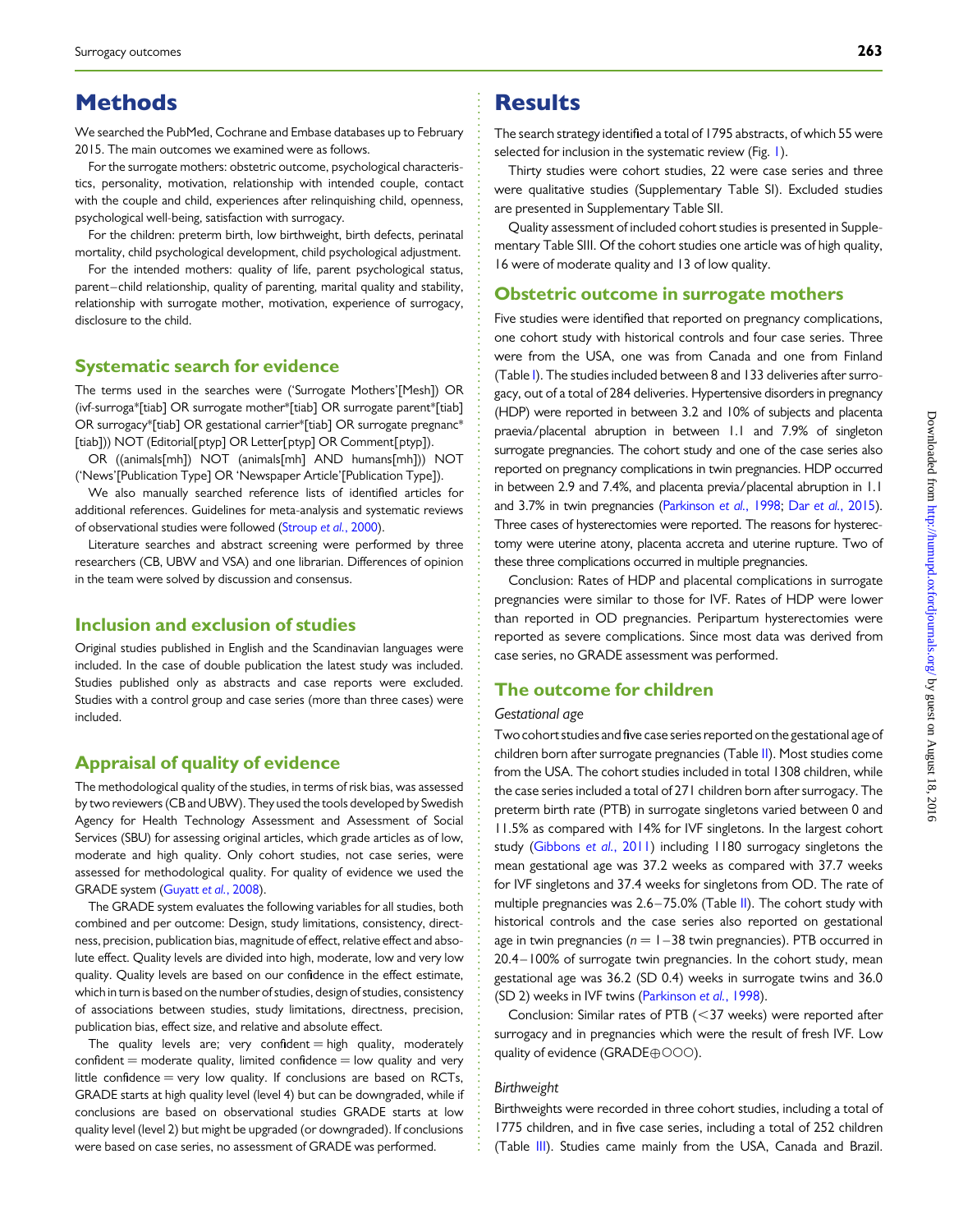<span id="page-4-0"></span>

Figure I Selection process of publications for a systematic review of surrogacy.

Mean birthweight for surrogate singletons varied between 3309 and 3536 g, compared with 3100– 3240 g for IVF singletons and 3226 g for OD singletons (OD comparison in only one study). In two small case series from Europe ([Soderstrom-Anttila et al., 2002](#page-16-0); [Dermout](#page-15-0) et al., [2010](#page-15-0)) the mean birthweights of surrogate singletons were 3536 and 3498 g, respectively. Low birthweight (LBW;  $<$ 2500 g) occurred in between 0 and 11.1% for surrogate singletons, in 13.6– 14.0% for IVF singletons and in 14.0% for OD singletons.

Two cohort studies (exact numbers of twins not available) and five case series ( $n = 2 - 76$  twins) reported on birthweight in surrogate twins. In surrogate twins, LBW occurred in 29.6–50%. In the largest cohort study, LBW occurred in 50 versus 56% in fresh IVF twins and 53.6% in fresh OD twins [\(Schieve](#page-16-0) et al., 2002). The other cohort study also reported on mean birthweight in surrogate twins, which was 2.7 (SD 0.06) kg as compared with 2.4 (SD 0.04) kg in IVF twins [\(Parkinson](#page-16-0) et al.[, 1998](#page-16-0)).

Conclusion: Numerically similar or lower rates of LBW were reported after surrogacy and in pregnancies resulting from fresh IVF. Low quality of evidence (GRADE⊕⊕OO).

#### Birth defects

Birth defects were reported in eight cohort studies, of which seven were annual reports from Society for Assisted Reproductive Technologies

(SART), and in three case series (Table [IV](#page-10-0)). In total, data from 1238 children born after surrogacy were identified. Birth defects were reported in 0 to 6.5% of the surrogacy children, as compared to 1.1 to 2.9% for IVF children and 0.6 to 2.1% for children born after OD.

Conclusion: Similar rates of birth defects in singletons were reported after surrogacy and after fresh IVF and oocyte donation. Low quality of evidence (GRADE⊕⊕OO).

#### Psychological follow-up

Eight studies, made up of six cohort studies and two case series, were identified as dealing with the psychological outcome for children born after surrogacy (Table [V\)](#page-11-0). Six of these papers were published by Golombok and co-workers ([Golombok](#page-15-0) et al., 2004, [2006a](#page-15-0), [b](#page-15-0), [2011,](#page-15-0) [2013](#page-15-0); [Jadva](#page-15-0) et al.[, 2012\)](#page-15-0). The authors followed 42 children from 1 to 10 years of age. No major differences in psychological development were found between children born after surrogacy, children born after OD and children born after natural conception. However, at the age of 7 years children born after surrogacy showed higher levels of adjustment problems than children born after gamete donation. At the age of 10 years this difference had disappeared. In another study from the UK ([Shelton](#page-16-0) et al., 2009) 21 children born after surrogacy were compared with children born after different kinds of assisted reproduction (IVF, OD, insemination and embryo donation) and followed up for between 4 and 10 years.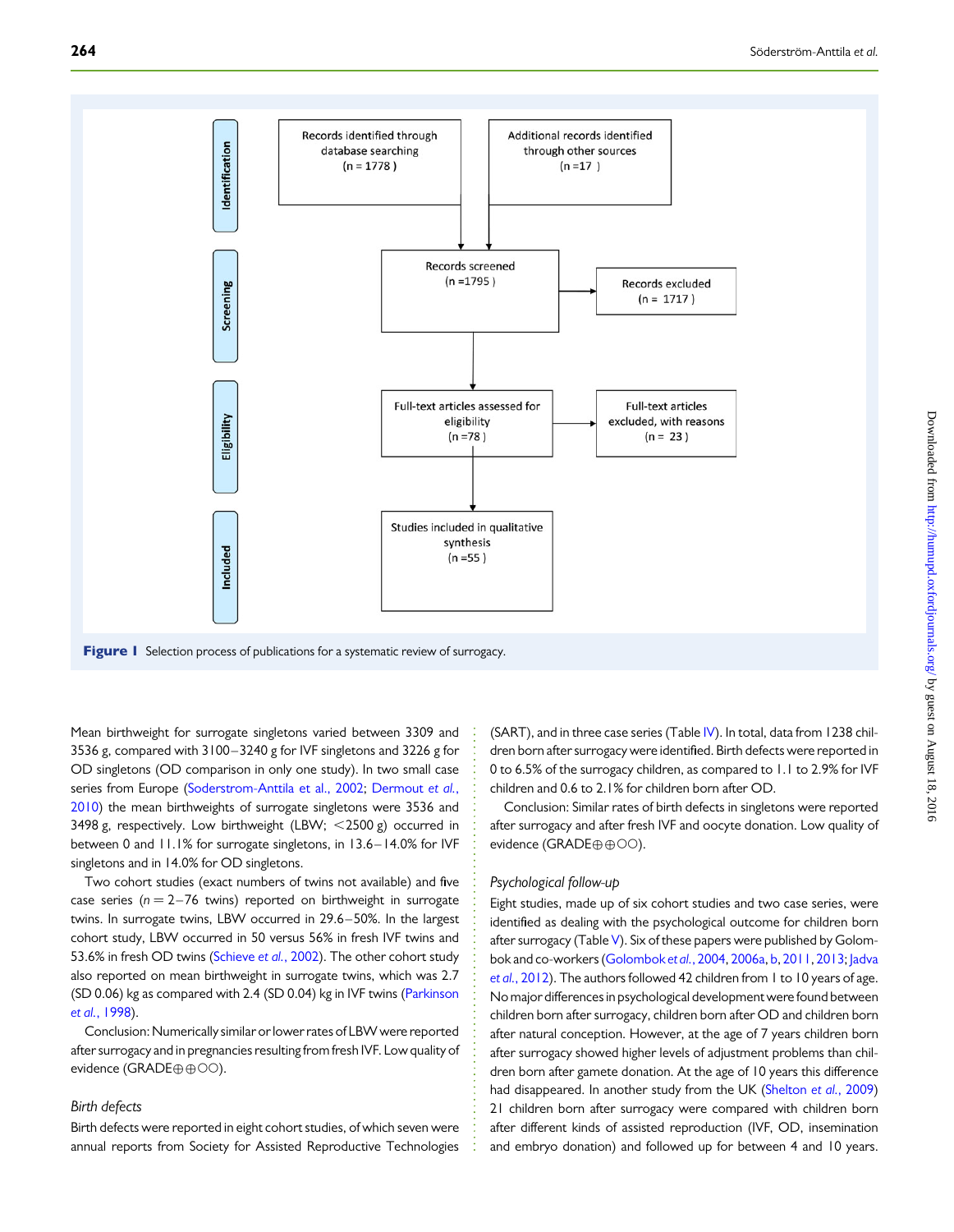<span id="page-5-0"></span>

| Table   Obstetric complications in surrogate pregnancies. |                 |                                                                             |                                                                                                                                                                                                                                                                                                                                                                                                                                                                     |                                                                                                                                                                                                                                                                                                                                                   |  |  |
|-----------------------------------------------------------|-----------------|-----------------------------------------------------------------------------|---------------------------------------------------------------------------------------------------------------------------------------------------------------------------------------------------------------------------------------------------------------------------------------------------------------------------------------------------------------------------------------------------------------------------------------------------------------------|---------------------------------------------------------------------------------------------------------------------------------------------------------------------------------------------------------------------------------------------------------------------------------------------------------------------------------------------------|--|--|
| Author, year, country                                     | <b>Study</b>    | <b>Number of deliveries</b>                                                 | Result                                                                                                                                                                                                                                                                                                                                                                                                                                                              |                                                                                                                                                                                                                                                                                                                                                   |  |  |
|                                                           | design          | and children                                                                | Intervention                                                                                                                                                                                                                                                                                                                                                                                                                                                        | Control                                                                                                                                                                                                                                                                                                                                           |  |  |
| Dar et al. (2015), Canada                                 | Case series     | 133 GC deliveries<br>175 GC children                                        | Hypertensive disorders in pregnancy:<br>3.2% in singletons<br>2.9% in twins<br>Placenta previa:<br>0 in singletons<br>1.1% in twins<br>Placental abruption:<br>1.1% in singletons<br>0 in twins<br><b>Gestational diabetes:</b><br>3.2% in singletons<br>2.9% in twins<br>Pre- and post-partum haemorrhage:<br>2.2% in singletons<br>0 in twins<br>One atony with hysterectomy (twin<br>pregnancy)                                                                  |                                                                                                                                                                                                                                                                                                                                                   |  |  |
| Duffy et al. (2005), USA                                  | Case series     | 8 GC deliveries<br>11 GC children                                           | Caesarean section:<br>$37.5\%$ (3/8)<br>One placenta accreta with hysterectomy<br>(triplet pregnancy)<br>One uterine rupture with hysterectomy<br>(singleton pregnancy)                                                                                                                                                                                                                                                                                             |                                                                                                                                                                                                                                                                                                                                                   |  |  |
| Parkinson et al. (1998), USA*                             | Cohort<br>study | 95 GC deliveries<br>128 GC children<br>Numbers of IVF children<br><b>NA</b> | GC deliveries: Hypertensive disorders in<br>pregnancy:<br>Singletons 4.9%<br><b>Twins 7.4%</b><br>Triplets 0<br>Placenta previa/abruption:<br>Singletons 4.9%<br>Twins 3.7%<br>Triplets 0<br><b>Gestational diabetes:</b><br>Singletons 1.6%<br><b>Twins 3.7%</b><br>Triplets 0<br>Caesarean section:<br>Singletons 21.3%<br><b>Twins 59.3%</b><br>Triplets 100%<br>Post-partum depression:<br>5 cases of mild maternal blues. No case of<br>post-partum depression | IVF deliveries: Hypertensive disorders<br>in pregnancy:<br>Singletons 14%<br>Twins 17%<br>Triplets 28%<br>Placenta previa/abruption:<br>Singletons 17%<br>Twins 18%<br>Triplets 25%<br><b>Gestational diabetes:</b><br>Singletons NA<br><b>Twins NA</b><br><b>Triplets NA</b><br>Caesarean section:<br>Singletons 46%<br>Twins NA<br>Triplets 92% |  |  |
| Reame and Parker (1990),<br><b>USA</b>                    | Case series     | 38 deliveries,<br>39 surrogate (traditional)<br>children                    | Hypertensive disorders in pregnancy:<br>$5.3\% (2/38)$<br>Placenta previa/abruption:<br>$7.9\% (3/38)$<br>Caesarean section:<br>$13\% (5/38)$                                                                                                                                                                                                                                                                                                                       |                                                                                                                                                                                                                                                                                                                                                   |  |  |
| Soderstrom-Anttila et al.<br>(2002), Finland              | Case series     | 10 GC deliveries<br>II GC children                                          | Hypertensive disorders in pregnancy:<br>$10\%$ ( $1/10$ )<br><b>Gestational diabetes:</b><br>$20\% (2/10)$<br>Caesarean section:<br>70% (7/10)<br>Post-partum depression:<br>$20\% (2/10)$                                                                                                                                                                                                                                                                          |                                                                                                                                                                                                                                                                                                                                                   |  |  |

Downloaded from http://humupd.oxfordjournals.org/ by guest on August 18, 2016  $Down$  loaded from <http://humupd.oxfordjournals.org/> by guest on August 18, 2016

GC, gestational carrier; NA, not available. \*IVF pregnancies from [Brinsden and Rizk \(1992\)](#page-15-0).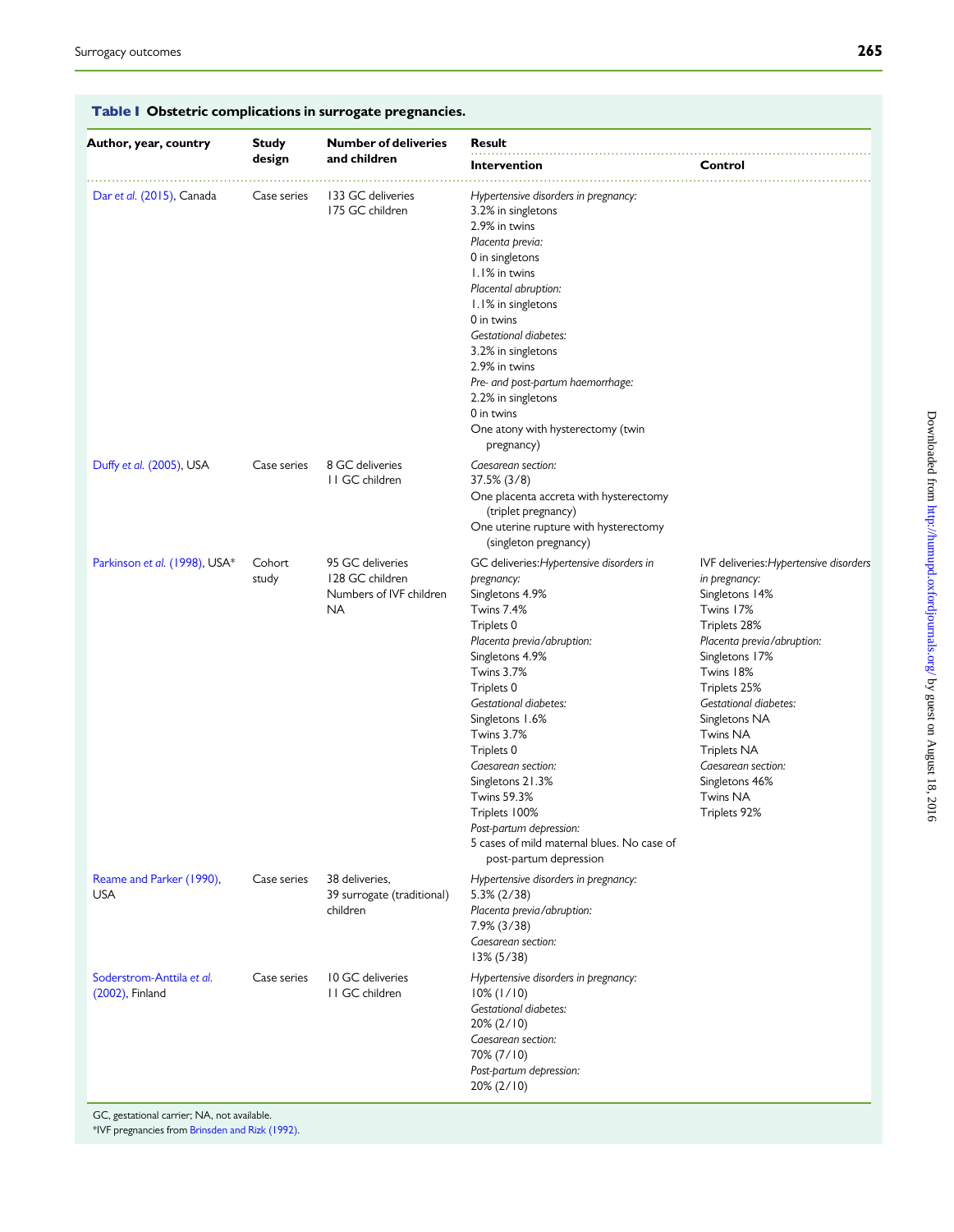| Author, year, country                            | <b>Study design</b> | Number of deliveries and children                                                                              | Result<br>.                                                                                                                                                                     |                               |                                                                                                                                                                                   |
|--------------------------------------------------|---------------------|----------------------------------------------------------------------------------------------------------------|---------------------------------------------------------------------------------------------------------------------------------------------------------------------------------|-------------------------------|-----------------------------------------------------------------------------------------------------------------------------------------------------------------------------------|
|                                                  |                     |                                                                                                                | Intervention                                                                                                                                                                    |                               | Control                                                                                                                                                                           |
| Corson et al. (1998), USA                        | Case<br>series      | 27 GC deliveries<br>33 GC children                                                                             | PTB:<br>4.8% (1/21) in singletons<br>33.3% (2/6) in twins                                                                                                                       | Plurality:<br>$22.2\% (6/27)$ |                                                                                                                                                                                   |
| Dar et al. (2015), Canada                        | Case series         | 133 GC deliveries<br>175 GC children                                                                           | PTB $(<$ 37 weeks):<br>$6.5\%$ (6/93) in singletons<br>44.7% (17/38) in twins<br>$100\%$ (2/2) in triplets                                                                      | Plurality:<br>30.1% (40/133)  |                                                                                                                                                                                   |
| Dermout et al. (2010), The<br><b>Netherlands</b> | Case series         | 13 GC<br>deliveries<br>16 GC children                                                                          | PTB $(<$ 37 weeks):<br>0% (0/10) in singletons<br>100% (3/3) in twins                                                                                                           | Plurality:<br>$23.1\% (3/13)$ |                                                                                                                                                                                   |
| Duffy et al. (2005), USA                         | Case series         | 8 GC deliveries<br>II GC children                                                                              | PTB $(<$ 37 weeks):<br>0% (0/6) in singletons<br>100% (1/1) in twins<br>$100\%$ ( $1/1$ ) in triplets                                                                           | Plurality:<br>$25\% (2/8)$    |                                                                                                                                                                                   |
| Gibbons et al. (2011), USA                       | Cohort study        | 1180 GC singletons<br>49 252 fresh IVF singletons<br>10785 frozen IVF singletons<br>10 176 fresh OD singletons | GA, mean (SD), weeks:<br>37.2 (2.3) in GC singletons                                                                                                                            | Not reported                  | GA, mean (SD), weeks:<br>37.7 (2.2) in fresh IVF singletons<br>37.6 (2.3) in frozen IVF singletons<br>37.4 (2.4) in frozen OD singletons<br>GC versus fresh IVF: $P < 0.0001$     |
| Goldfarb et al. (2000)                           | Case series         | 18 GC deliveries                                                                                               |                                                                                                                                                                                 | Plurality<br>38.9% (7/18)     |                                                                                                                                                                                   |
| Meniru and Craft (1997), UK                      | Case series         | 4 GC deliveries                                                                                                |                                                                                                                                                                                 | Plurality<br>75% (1/4)        |                                                                                                                                                                                   |
| Parkinson et al. (1998)*, USA                    | Cohort study        | 95 GC deliveries<br>128 GC children<br>Numbers on IVF children NA                                              | GA, mean (SEM), weeks:<br>38.7 (3) in singletons<br>36.2 (0.4) in twins<br>35.5 in triplets<br>PTB $(<$ 36 weeks):<br>11.5% in singletons<br>20.4% in twins<br>100% in triplets | Not reported                  | GA, mean (SEM), weeks:<br>38.7 (1.2) in singletons<br>36.0 (2) in twins<br>33.5 (0.6) in triplets<br>PTB $(<$ 36 weeks):<br>14.0 in singletons<br>58% in twins<br>95% in triplets |
| Reame and Parker (1990), USA                     | Case series         | 38 surrogate (traditional) deliveries,<br>39 surrogate (traditional) children                                  | PTB:<br>5.4% (2/37) in singletons<br>100% (1/1) in twins                                                                                                                        | Plurality:<br>$2.6\%$ (1/39)  |                                                                                                                                                                                   |
| <b>SART (1993), USA</b>                          | Cohort study        | 35 GC deliveries.<br>3215 fresh IVF deliveries, 431 frozen IVF deliveries,<br>268 donor deliveries             |                                                                                                                                                                                 | Plurality:<br>37.1%           | Plurality:<br>Fresh IVF deliveries: 30%<br>Frozen IVF deliveries: 21%<br>Donor deliveries: 33%                                                                                    |
| <b>SART (1994), USA</b>                          | Cohort study        | 51 GC deliveries, 4206 fresh IVF deliveries, 619 frozen<br>IVF deliveries, 534 donor deliveries                |                                                                                                                                                                                 | Plurality:<br>27.5%           | Plurality:<br>Fresh IVF deliveries: 32.7%                                                                                                                                         |

#### <span id="page-6-0"></span>Table II Gestational age and plurality in deliveries after surrogacy.

Frozen IVF deliveries: 22.1% Donor deliveries: 36.7%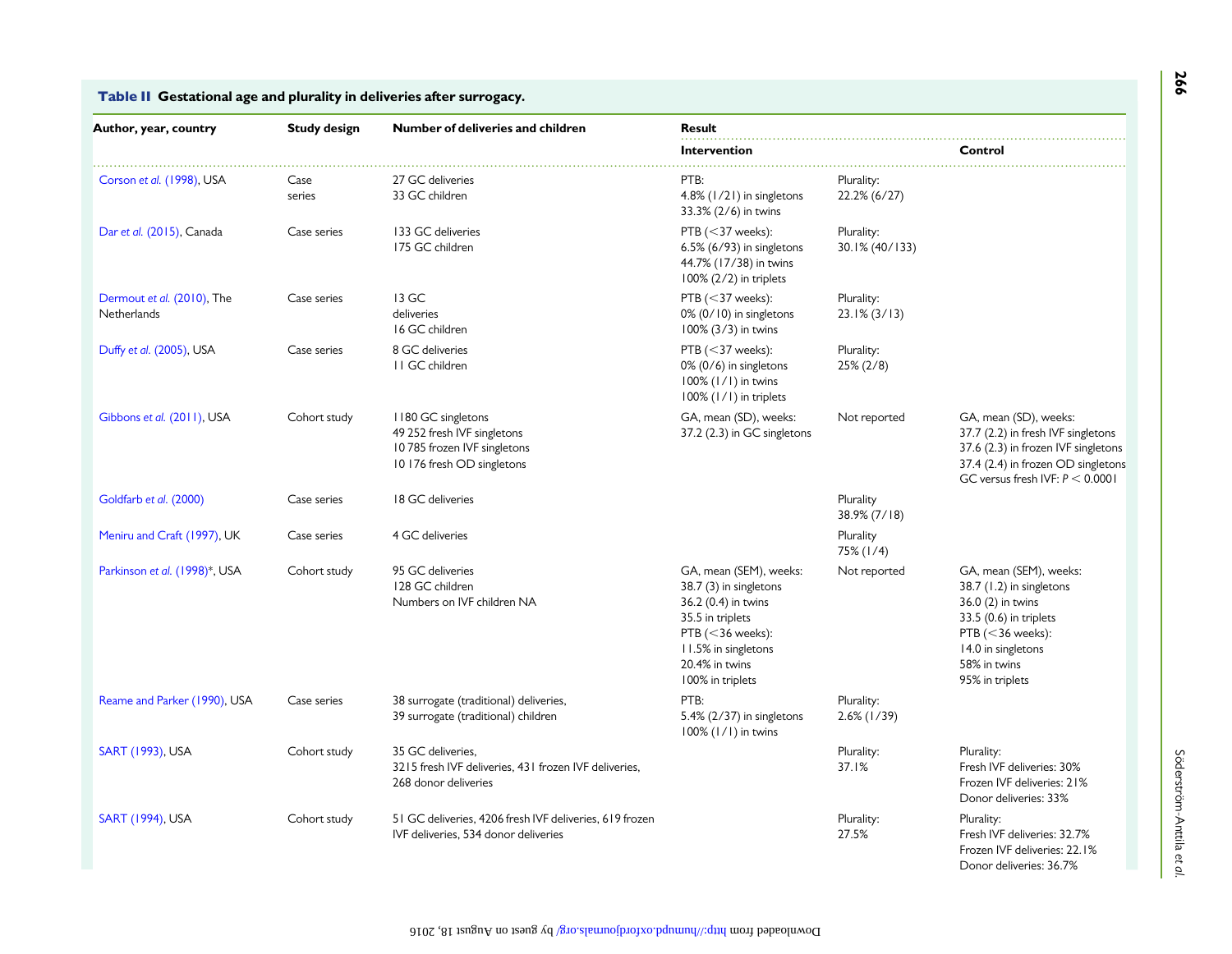| SART (1995), USA         | Cohort study | 78 GC deliveries, 5101 fresh IVF deliveries, 791 frozen<br>IVF deliveries, 716 donor deliveries                                                                                | Plurality:<br>29.5% | Plurality:<br>Fresh IVF deliveries: 34.1%<br>Frozen IVF deliveries: 29.8%<br>Donor deliveries: 40.1%                                                                              |
|--------------------------|--------------|--------------------------------------------------------------------------------------------------------------------------------------------------------------------------------|---------------------|-----------------------------------------------------------------------------------------------------------------------------------------------------------------------------------|
| <b>SART (1996), USA</b>  | Cohort study | 56 GC deliveries, 4912 fresh IVF deliveries,<br>1076 frozen IVF deliveries.<br>929 donor deliveries                                                                            | Plurality:<br>32.8% | Plurality:<br>Fresh IVF deliveries: 36.3%<br>Frozen IVF deliveries: 23.8%<br>Donor deliveries: 39.7%                                                                              |
| <b>SART (1998), USA</b>  | Cohort study | 45 GC deliveries, 6754 fresh IVF deliveries, 1185 fresh<br>ICSI deliveries,<br>1136 frozen IVF/ICSI<br>deliveries, 1206 fresh donor deliveries, 146 frozen<br>donor deliveries | Plurality:<br>40.0% | Plurality:<br>Fresh IVF deliveries: 35.9%<br>Fresh ICSI deliveries: 35.9%<br>Frozen IVF/ICSI deliveries: 23.5%<br>Fresh donor deliveries: 41.1%<br>Frozen donor deliveries: 32.2% |
| <b>SART (1999), USA</b>  | Cohort study | 187 GC deliveries.<br>6379 fresh IVF deliveries, 3632 fresh ICSI deliveries,<br>1457 frozen IVF/ICSI deliveries. 1309 fresh donor<br>deliveries, 214 frozen donor deliveries   | Plurality:<br>38.5% | Plurality:<br>Fresh IVF deliveries: 39.7%<br>Fresh ICSI deliveries: 37.8%<br>Frozen IVF/ICSI deliveries: 27.4%<br>Fresh donor deliveries: 40.3%<br>Frozen donor deliveries: 25.7% |
| <b>SART (2000), USA</b>  | Cohort study | 187 GC deliveries, 7353 fresh IVF deliveries, 4949 fresh<br>ICSI deliveries, 1719 frozen IVF/ICSI, 1650 fresh donor<br>deliveries, 325 frozen donor deliveries                 | Plurality:<br>40.1% | Plurality:<br>Fresh IVF deliveries: 40.4%<br>Fresh ICSI deliveries: 37.1%<br>Frozen IVF/ICSI deliveries: 25.6%<br>Fresh donor deliveries: 43.5%<br>Frozen donor deliveries: 34.2% |
| <b>SART (2002a), USA</b> | Cohort study | 235 GC deliveries, 14 789 fresh IVF deliveries, 7712<br>fresh ICSI deliveries, 1941 frozen IVF/ICSI, 1972 fresh<br>donor deliveries, 410 frozen donor deliveries               | Plurality: 38.2%    | Plurality:<br>Fresh IVF deliveries: 38.2%<br>Fresh ICSI deliveries: 36.4%<br>Frozen IVF/ICSI deliveries: 26.9%<br>Fresh donor deliveries: 43.8%<br>Frozen donor deliveries: 27.3% |
| SART (2002b), USA        | Cohort study | 245 GC deliveries. 16 175 fresh IVF deliveries. 8982<br>fresh ICSI deliveries, 1956 frozen IVF/ICSI, 2340 fresh<br>donor deliveries, 536 frozen donor deliveries               | Plurality: 36.7%    | Plurality:<br>Fresh IVF deliveries: 37.1%<br>Fresh ICSI deliveries: 36.0%<br>Frozen IVF/ICSI deliveries: 27.1%<br>Fresh donor deliveries: 42.0%<br>Frozen donor deliveries: 29.7% |
| <b>SART (2004), USA</b>  | Cohort study | 382 GC deliveries, 18 793 fresh IVF/ICSI deliveries,<br>2324 frozen IVF/ICSI deliveries, 2920 fresh donor<br>deliveries. 563 frozen donor deliveries                           | Plurality: 37.4%    | Plurality:<br>Fresh IVF deliveries: 35.4%<br>Fresh ICSI deliveries: 36.0%<br>Frozen IVF/ICSI deliveries: 25.6%<br>Fresh donor deliveries: 40.4%<br>Frozen donor deliveries: 29.0% |
|                          |              |                                                                                                                                                                                |                     | Continued                                                                                                                                                                         |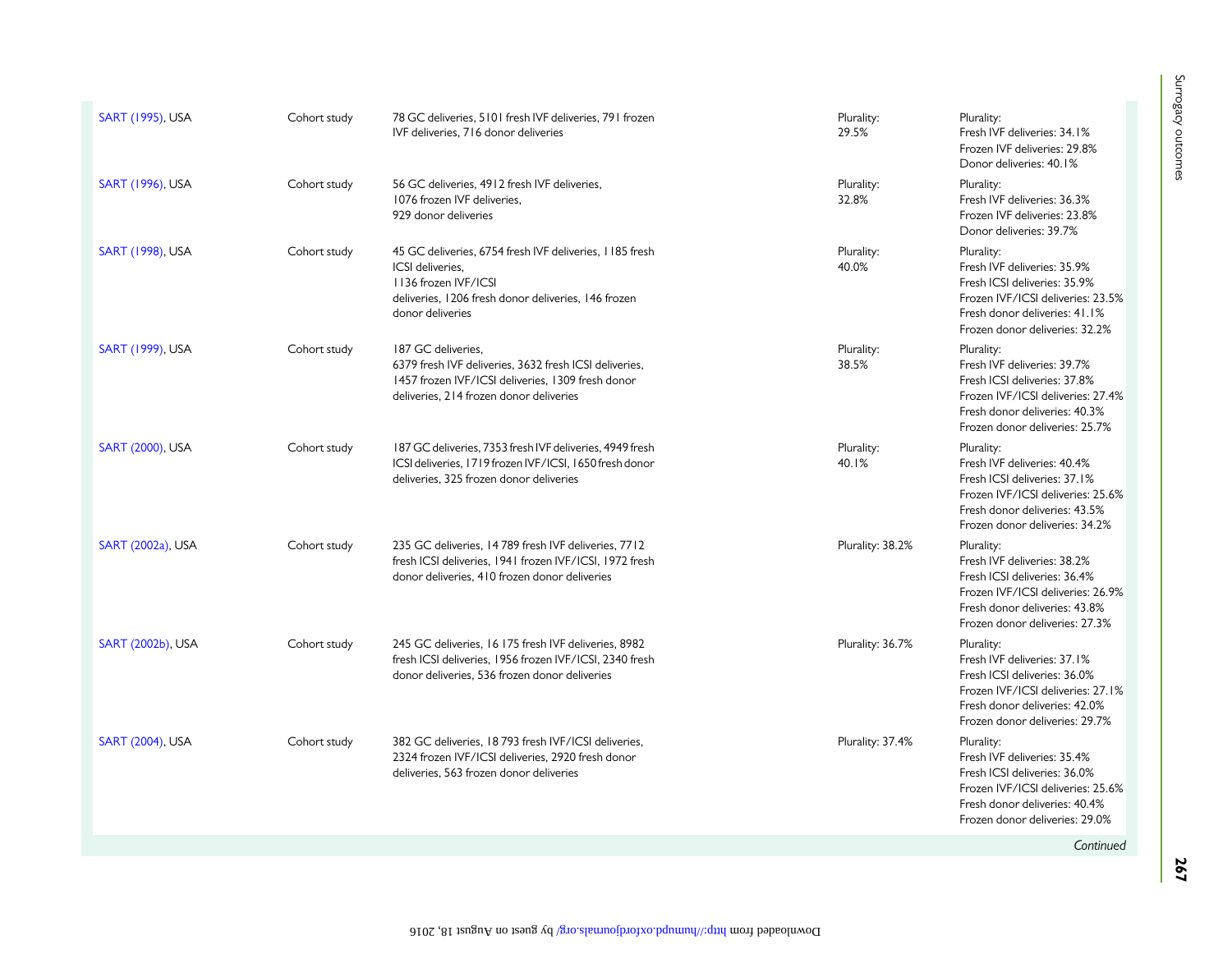| Table II Continued                                                                                           |              |                                                                                                                                                      |                         |                      |                                                                                                                                                                                   |
|--------------------------------------------------------------------------------------------------------------|--------------|------------------------------------------------------------------------------------------------------------------------------------------------------|-------------------------|----------------------|-----------------------------------------------------------------------------------------------------------------------------------------------------------------------------------|
| Author, year, country                                                                                        | Study design | of deliveries and children<br>Number                                                                                                                 | Result                  |                      |                                                                                                                                                                                   |
|                                                                                                              |              |                                                                                                                                                      | Intervention<br>::::::: |                      | Control                                                                                                                                                                           |
| SART (2007), USA                                                                                             | Cohort study | 464 GC deliveries, 21 475 fresh IVF/ICSI deliveries,<br>3046 frozen IVF/ICSI deliveries, 3461 fresh donor<br>deliveries, 770 frozen donor deliveries |                         | Plurality: 40.9%     | Frozen IVF/ICSI deliveries: 26.9%<br>Frozen donor deliveries: 28.1%<br>Fresh donor deliveries: 41.3%<br>Fresh ICSI deliveries: 35.4%<br>Fresh IVF deliveries: 35.9%<br>Plurality: |
| Utian et al. (1989), USA                                                                                     | Case series  | reices<br>5 GC deliv                                                                                                                                 |                         | Plurality: 40% (2/5) |                                                                                                                                                                                   |
| GA gestational age; OD, oocyte donation; PTB, preterm birth.<br>*IVF children from Brinsden and Rizk (1992). |              |                                                                                                                                                      |                         |                      |                                                                                                                                                                                   |

**268** Söderström-Anttila et al.

No differences in psychological adjustment between the groups were detected. Jadva et al. [\(2012\)](#page-15-0) investigated children's views of surrogacy at the ages of 7 and 10 years. A majority of the children had some knowledge of modes of conception. Fourteen out of 42 children had met their surrogate mothers in the past year and all were either positive or indifferent to surrogacy births. Lastly, a large case series of 110 surrogate children was reported from Brazil [\(Serafini, 2001\)](#page-16-0). Outcomes included speech delay, as well as growth and motor development. A low rate of slow physical growth was also reported. Speech delay declined with age and was 3.8% at 2 years of age. No motor delays were reported.

Conclusion: Up to the age of 10 years there were no major psychological differences between children born after surrogacy and children born after other types of ART, or after natural conception. Low quality of evidence (GRADE⊕⊕OO).

# Psychological outcome for surrogate mothers

Sixteen studies, eight cohort studies, six case series and two qualitative studies including between 8 and 61 surrogate mothers, examined psychological outcome ([Supplementary Table SIV\)](http://humupd.oxfordjournals.org/lookup/suppl/doi:10.1093/humupd/dmv046/-/DC1). No serious psychopathology among the surrogate mothers was noted. The motives for surrogacy were mostly altruistic but financial reasons were also noted. The rate of immediate post-partum depression was between 0 and 20% [\(Parkinson](#page-16-0) et al., 1998; [Soderstrom-Anttila et al., 2002;](#page-16-0) Jadva [et al.](#page-15-0), [2003](#page-15-0) ; [van den Akker, 2007](#page-16-0) , [Imrie and Jadva, 2014\)](#page-15-0). Six studies assessed relinquishing issues. In one study from the UK (Jadva et al.[, 2003\)](#page-15-0) including 34 surrogate mothers, 35% initially had some/moderate difficulties handing over the child. One year on, 6% still reported some negative feelings related to relinquishment. The majority of the surrogates in this study were traditional surrogates.In two other studies relinquishing the child was a problem in 1/33 and 1/15, respectively [\(Blyth, 1994](#page-15-0); [Pashmi](#page-16-0) et al., 2010).

In studies which assessed contact between the surrogate mother and the intended mother/family, in the vast majority of cases contact was harmonious and regular, both during pregnancy and after birth ([Jadva](#page-15-0) et al.[, 2003](#page-15-0); [Imrie and Jadva, 2014\)](#page-15-0). The frequency of contacts decreased over time while the quality of the relationship seemed to continue to a similar degree, also after 10 years (Jadva et al.[, 2012](#page-15-0), [2015\)](#page-15-0). One study assessed the psychological well-being, family relationships and experiences of the surrogates' own children, born prior to the surrogacy arrangements ([Jadva and Imrie, 2014](#page-15-0)). The children whose mother had been a surrogate between 5 and 15 years earlier did not experience any negative consequences as a result of their mother's decision to be a surrogate, irrespective of whether the surrogate mother had used her own oocytes or not ([Jadva and Imrie, 2014\)](#page-15-0).

Conclusion: Most surrogate mothers are within the normal range on personality tests. Most psychosocial variables were satisfactory, although relinquishing problems sometimes occurred. Very low quality of evidence (GRADE⊕OOO).

# Psychological outcome for intended parents

We identified 16 studies, 11 cohort studies, four case series and one qualitative study that reported on outcomes for the intended mothers and their families ([Supplementary Table SV\)](http://humupd.oxfordjournals.org/lookup/suppl/doi:10.1093/humupd/dmv046/-/DC1). Most studies were from the UK, seven from [Golombok](#page-15-0) and co-workers (Golombok et al., [2004](#page-15-0), [2006a](#page-15-0), [b](#page-15-0), [2011](#page-15-0), [2013](#page-15-0); Blake et al.[, 2012](#page-15-0); Jadva et al.[, 2012\)](#page-15-0). No major differences in the parents' psychological states or mother-child interactions were observed in groups made up of commissioning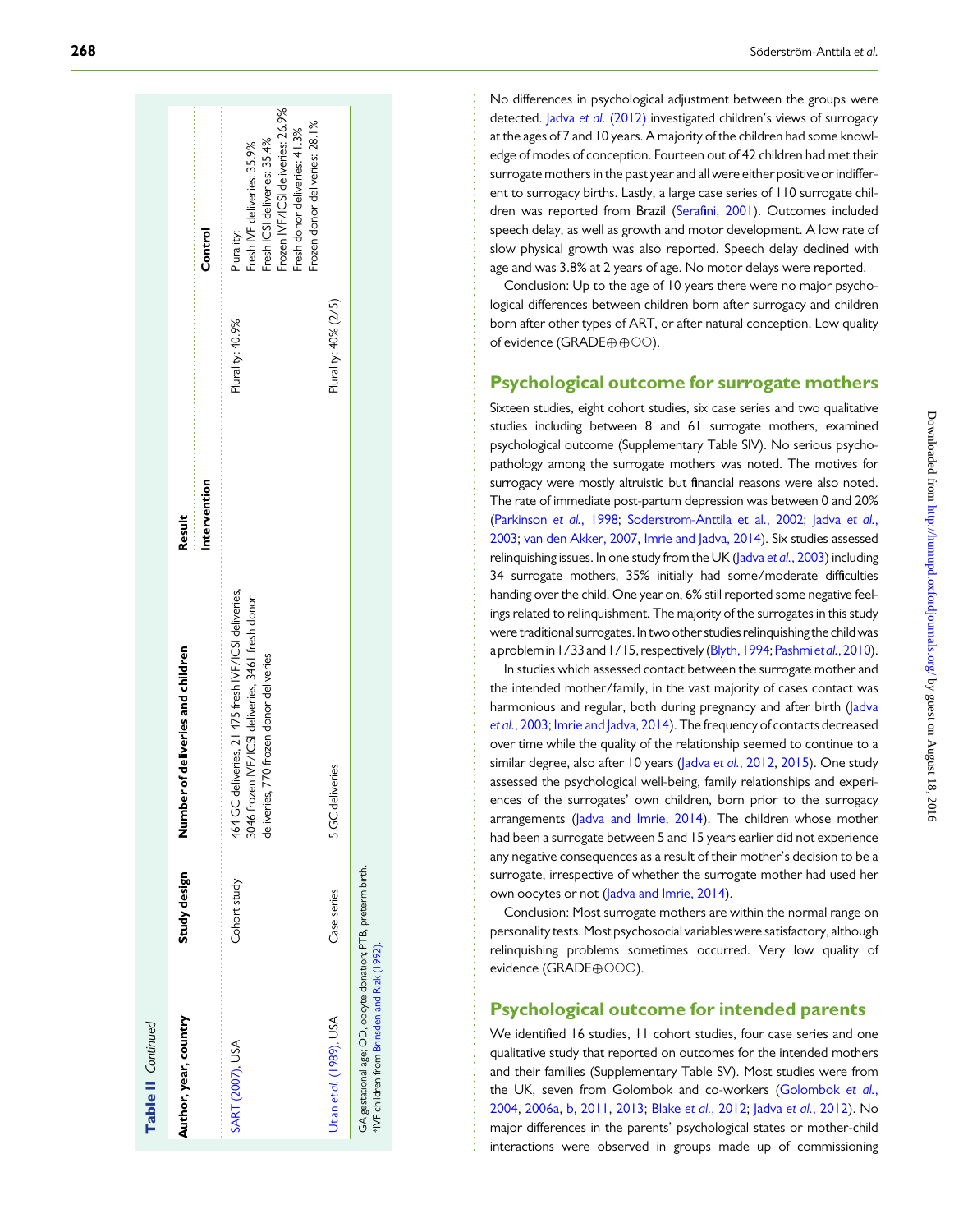# <span id="page-9-0"></span>Table III Birthweight in children born after surrogacy.

| Author, year, country                     | Study        | Number of deliveries and                                                                                      | Result                                                                                                                                                                                                                                                  |                                                                                                                                                                                                                                                                                                                                          |
|-------------------------------------------|--------------|---------------------------------------------------------------------------------------------------------------|---------------------------------------------------------------------------------------------------------------------------------------------------------------------------------------------------------------------------------------------------------|------------------------------------------------------------------------------------------------------------------------------------------------------------------------------------------------------------------------------------------------------------------------------------------------------------------------------------------|
|                                           | design       | children                                                                                                      | Intervention                                                                                                                                                                                                                                            | Control                                                                                                                                                                                                                                                                                                                                  |
| Dar et al. (2015), Canada                 | Case series  | 133 GC deliveries<br>175 GC children                                                                          | LBW $(<$ 2500 g):<br>12% (11/93) in singletons<br>49% (37/76) in twins 100% (6/6)<br>in triplets                                                                                                                                                        |                                                                                                                                                                                                                                                                                                                                          |
| Dermout et al. (2010), The<br>Netherlands | Case series  | 13 GC deliveries<br>16 GC children                                                                            | Mean birthweight in singletons:<br>3536 g<br>LBW $(<$ 2500 g):<br>0% in singletons<br>50% (3/6) in twins                                                                                                                                                |                                                                                                                                                                                                                                                                                                                                          |
| Duffy et al. (2005), USA                  | Case series  | 8 GC deliveries<br>II GC children                                                                             | LBW $(<$ 2500 g):<br>0% (0/6) in singletons<br>100% (5/5) in multiples                                                                                                                                                                                  |                                                                                                                                                                                                                                                                                                                                          |
| Gibbons et al. (2011), USA                | Cohort study | 1180 GC singletons<br>49 252 fresh IVF singletons<br>10785 frozen IVF singletons<br>10176 fresh OD singletons | Mean (SD) birthweight:<br>3309 (635) g<br>LBW $(<$ 2500 g):<br>$8.1\%$ (95/1180)<br>VLBW $(<$ 1500 g):<br>$1.9\% (22/1180)$                                                                                                                             | Mean (SD) birthweight (SD):<br>Fresh IVF 3240 g (607)<br>Frozen IVF 3378 g (618)<br>Fresh OD 3236 g (653)<br>GC versus fresh IVF: $P < 0.0001$<br>LBW $(< 2500 g)$<br>GC versus fresh IVF: OR (95% CI) 0.84<br>$(0.68 - 1.04)$<br>VLBW (1500 g):<br>GC versus fresh IVF: OR (95% CI) 1.13<br>$(0.73 - 1.73)$                             |
| Parkinson et al. (1998), USA*             | Cohort study | 95 GC deliveries<br>128 GC children<br>numbers of IVF children NA                                             | Mean (SEM) birthweight:<br>Singletons 3.5 (0.07) kg<br>Twins 2.7 (0.06) kg<br>Triplets 2.7 (0.13) kg<br>LBW $(<$ 2500 g):<br>3.3% in singletons<br>29.6% in twins<br>33.3% in triplets<br>SGA:<br>0% in singletons<br>1.9% in twins<br>16.6 in triplets | Mean (SEM) birthweight in IVF:<br>Singletons 3.1 kg (0.03)<br>Twins 2.4 kg (0.04)<br>Triplets 1.9 kg (0.6)<br>LBW $(<$ 2500 g):<br>14.0 in singletons<br>53% in twins<br>92% in triplets<br>SGA:<br>NA on IVF children                                                                                                                   |
| Reame and Parker (1990), USA              | Case series  | 38 surrogate (traditional)<br>deliveries,<br>39 surrogate (traditional)<br>children                           | Mean (SEM) birthweight:<br>Singletons 3.3 (0.1) kg<br>LBW $(<$ 2500 g):<br>8% (3/37) in singletons                                                                                                                                                      |                                                                                                                                                                                                                                                                                                                                          |
| Schieve et al. (2002), USA                | Cohort study | 467 GC<br>33 121 fresh IVF<br>3779 frozen IVF<br>4458 fresh OD<br>679 frozen OD<br>3 389 098 SC               | LBW $(<$ 2500 g):<br>8.7% in singletons<br>50.0% in twins<br>90.0% in triplets                                                                                                                                                                          | LBW in fresh IVF:<br>13.6% in singletons<br>56.0% in twins<br>92.1% in triplets<br>LBW in frozen IVF:<br>10.5% in singletons<br>49.5% in twins<br>92.1% in triplets<br>LBW in fresh OD:<br>14.0% in singletons<br>53.6% in twins<br>94.5% in triplets<br>LBW in frozen OD:<br>11.8% in singletons<br>57.1% in twins<br>90.0% in triplets |

Continued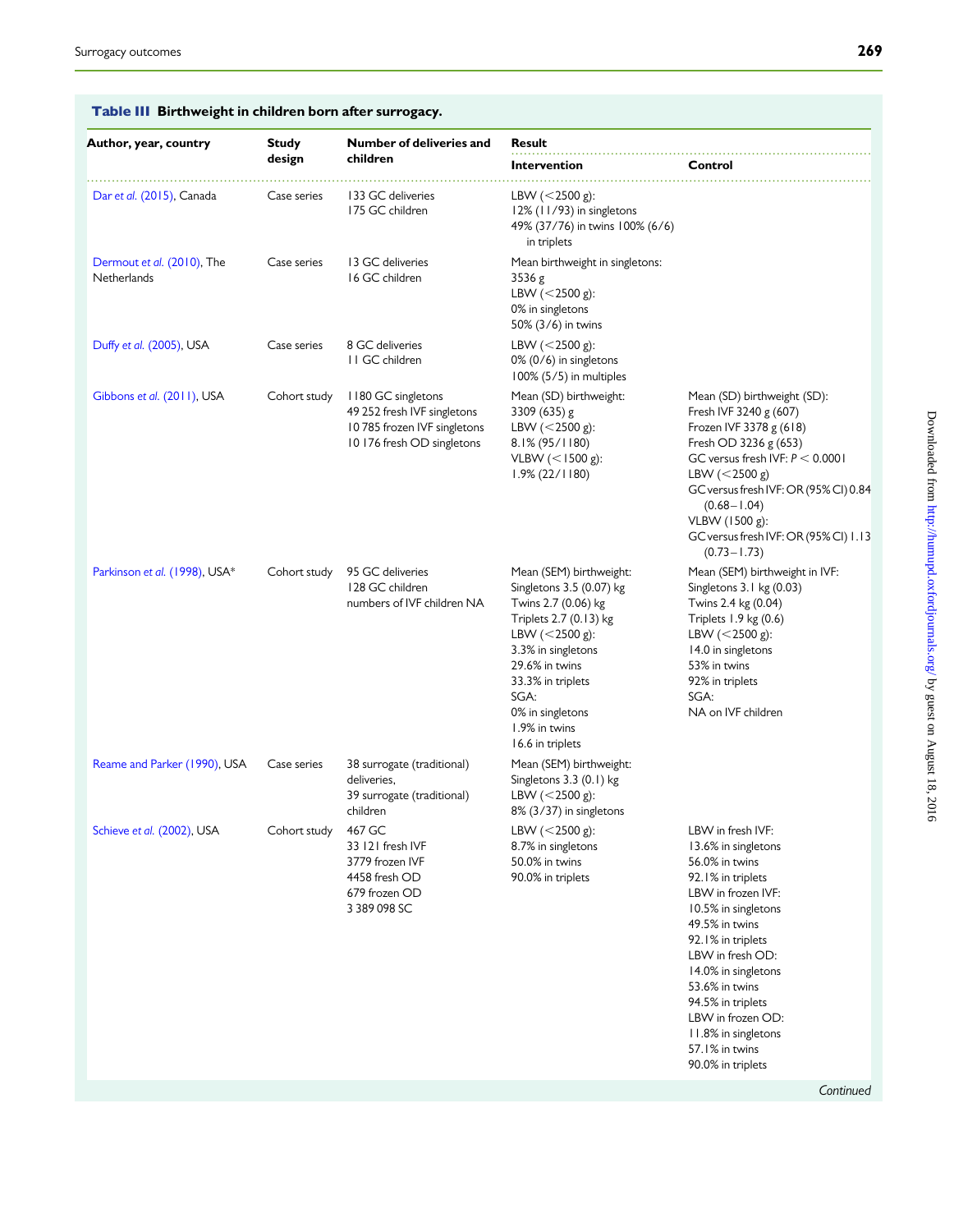#### <span id="page-10-0"></span>Table III Continued

| Author, year, country                                    | <b>Study</b><br>design | Number of deliveries and<br>children | Result<br><b>Intervention</b>                                                                                                                                      | Control |
|----------------------------------------------------------|------------------------|--------------------------------------|--------------------------------------------------------------------------------------------------------------------------------------------------------------------|---------|
| Soderstrom-Anttila et al. (2002), Case series<br>Finland |                        | I I GC children                      | Mean birthweight:<br>Singletons:<br>3498 g (range 2270-4650 g)<br>Twins:<br>2400 g and 2900 g respectively<br>LBW $(<2500 g):$<br>$11.1\%$ ( $1/9$ ) in singletons |         |

LBW, low birthweight; SC, spontaneous conception; SGA, small for gestational age; VLBW, very low birthweight. \*IVF children from [Brinsden and Rizk \(1992\).](#page-15-0)

### Table IV Birth defects\* in children born after surrogacy.

| Author, year, country                     | <b>Study design</b> | <b>Number of deliveries</b>                                                | Result                                                                                         |                                                                 |  |
|-------------------------------------------|---------------------|----------------------------------------------------------------------------|------------------------------------------------------------------------------------------------|-----------------------------------------------------------------|--|
|                                           |                     | and children                                                               | Intervention                                                                                   | Control                                                         |  |
| Corson et al. (1998), USA                 | Case series         | 27 GC deliveries<br>30 GC children<br>$+7$ ongoing GC<br>pregnancies       | One chromosomal aberration<br>(XO/XX) in an ongoing pregnancy                                  |                                                                 |  |
| Dar et al. (2015), Canada                 | Case series         | 133 GC deliveries<br>175 GC children                                       | 1.8% (3/175) birth defects (one renal,<br>two cardiac)                                         |                                                                 |  |
| Dermout et al. (2010), The<br>Netherlands | Case series         | 13 GC deliveries<br>16 GC children                                         | 6.3% (1/16) birth defects (spina bifida<br>and hydrocephalus in a twin)                        |                                                                 |  |
| Parkinson et al. (1998), USA**            | Cohort study        | 95 GC deliveries<br>128 GC children<br>Number of IVF children<br><b>NA</b> | Singletons: 0 major, 4.9% minor<br>Twins: 7.4% major, 0 minor<br>Triplets: 0 minor and 0 major | IVF singletons:<br>2.9% major                                   |  |
| <b>SART (1993), USA</b>                   | Cohort study (1991) | 50 GC children                                                             | 2.6% (1/39) with structural or<br>functional defects, 11 not reported                          | Fresh IVF: 1.5%<br>Frozen IVF: 0.8%<br>OD: 2.1%                 |  |
| <b>SART (1994), USA</b>                   | Cohort study (1992) | 72 GC children                                                             | 6.5% (4/62) with structural or<br>functional defects, 10 not reported                          | Fresh IVF: 1.9%<br>Frozen IVF: 1.3%<br>OD: 1.7%                 |  |
| <b>SART (1995), USA</b>                   | Cohort study (1993) | 104 GC children                                                            | 2.0% (2/102) with structural or<br>functional defects, 2 not reported                          | Fresh IVF: 2.3%<br>Frozen IVF: 1.8%<br>OD: 1.8%                 |  |
| <b>SART (1996), USA</b>                   | Cohort study (1994) | 70 GC children                                                             | 2.9% (2/69) with structural or<br>functional defects, I not reported                           | Fresh IVF: 2.7%<br>Frozen IVF: 2.6%<br>OD: 2.1%                 |  |
| <b>SART (1998), USA</b>                   | Cohort study (1995) | 65 GC children                                                             | 0% (0/65) with structural or functional<br>defects                                             | Fresh IVF/ICSI: 1.1%<br>Frozen IVF/ICSI: 1.0%<br>Fresh OD: 0.6% |  |
| <b>SART (1999), USA</b>                   | Cohort study (1996) | 258 GC children                                                            | 1.6% (4/258) with structural or<br>functional defects                                          | Fresh IVF/ICSI: 1.8%<br>Frozen IVF/ICSI: 1.9%<br>Fresh OD: 1.3% |  |
| <b>SART (2000), USA</b>                   | Cohort study (1997) | 270 GC children                                                            | 1.9% (5/270) with structural or<br>functional defects                                          | Fresh IVF/ICSI: 1.7%<br>Frozen IVF/ICSI: 1.8%<br>Fresh OD: 1.9% |  |

SART, Society for assisted reproductive technology.

\*Birth defects as defined by authors.

\*\*IVF children from [Brinsden and Rizk \(1992\)](#page-15-0).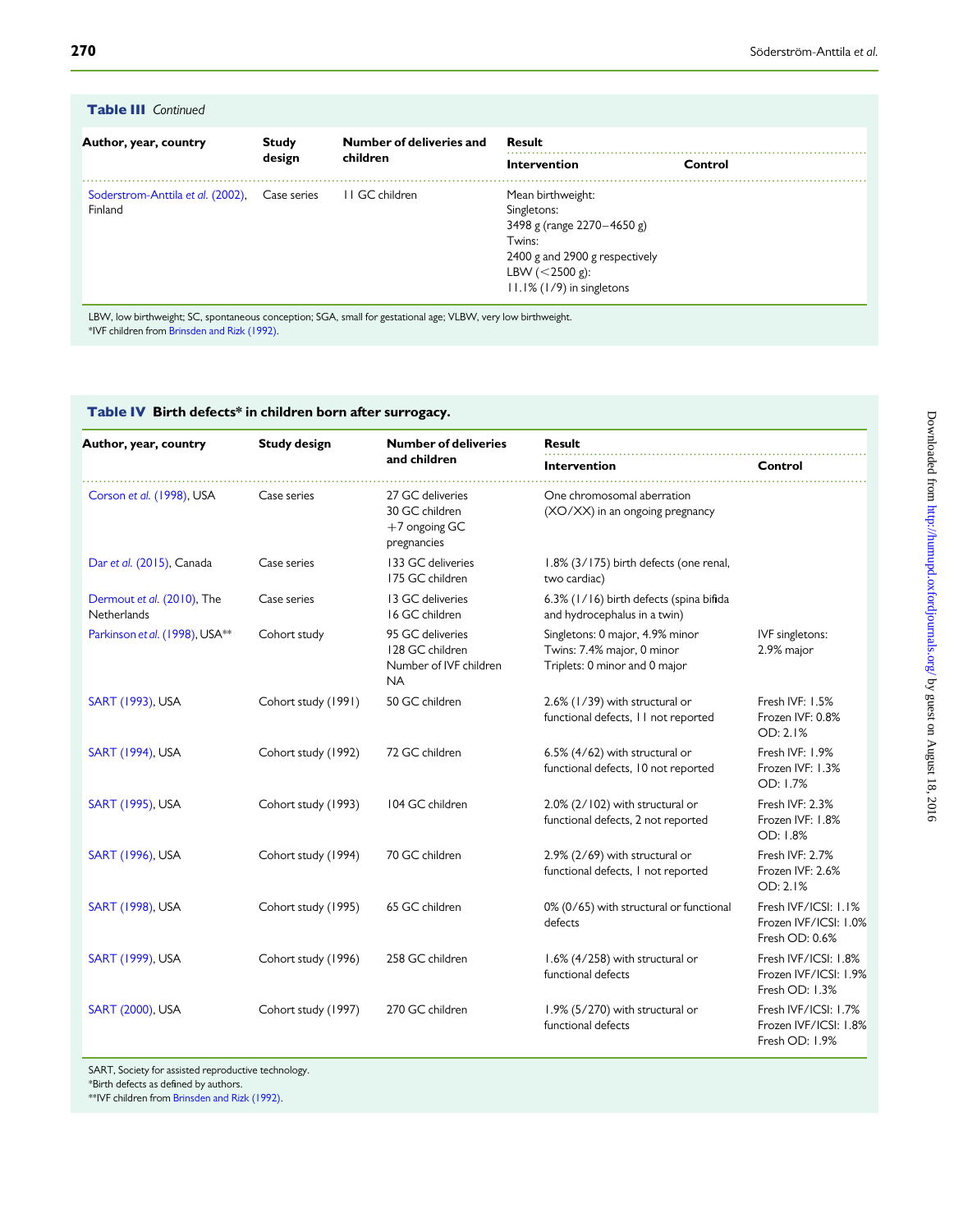| Author,<br>year,<br>country              | Study<br>design | Number of<br>children                                                                                      | <b>Methods</b>                                                                                                                                                                                                                                                                                                                                                                                                  | <b>Results</b>                                                                                                                                                                                                       | <b>Comments</b>                                                                                                                                                                                                  |
|------------------------------------------|-----------------|------------------------------------------------------------------------------------------------------------|-----------------------------------------------------------------------------------------------------------------------------------------------------------------------------------------------------------------------------------------------------------------------------------------------------------------------------------------------------------------------------------------------------------------|----------------------------------------------------------------------------------------------------------------------------------------------------------------------------------------------------------------------|------------------------------------------------------------------------------------------------------------------------------------------------------------------------------------------------------------------|
| Golombok<br>et al. (2004),<br>UK         | Cohort<br>study | 42 surrogacy<br>children*<br>51 OD children<br>80 SC children                                              | Follow-up at I year:<br>Infant temperament:<br>Infant Characteristics Questionnaire                                                                                                                                                                                                                                                                                                                             | No significant difference between<br>groups                                                                                                                                                                          | Around 69 invited families,<br>response rate<br>$~1\%$ (42/69)                                                                                                                                                   |
| Golombok<br>et al. (2006a),<br>UK        | Cohort<br>study | 37 surrogacy<br>children*<br>48 OD children<br>68 SC children                                              | Follow-up at 2 years:<br>Children's psychological development:<br>Brief Infant Toddler Social and<br>Emotional Assessment (BITSEA)<br>and Mental Scale of the Bailey Scales<br>of Infant Development (BSID II)                                                                                                                                                                                                  | No significant difference between<br>groups for BITSEA, BSID II,<br>Developmental delay (Mental<br>Developmental Index): Surrogacy<br>6%, OD 9% and SC 10%, respectively<br>(NS)                                     | Same cohort as Golombok<br>et al. (2004)<br>Response rate 54% (37/69),<br>representing 88% (37/42)<br>from Golombok et al. (2004)                                                                                |
| <b>Golombok</b><br>et al. (2006b),<br>UK | Cohort<br>study | 34 surrogacy<br>children*<br>41 OD children<br>41 DI children<br>67 SC children                            | Follow-up at 3 years:<br>Children's psychological adjustment<br>Strengths and Difficulties<br>Questionnaire (SDQ)                                                                                                                                                                                                                                                                                               | No significant difference between<br>groups for SDQ                                                                                                                                                                  | Same cohort as Golombok<br>et al. (2004)<br>Response rate 49% (34/69),<br>representing 81% (34/42)<br>from Golombok et al. (2004)                                                                                |
| <b>Golombok</b><br>et al. (2011),<br>UK  | Cohort<br>study | 32 surrogacy<br>children*<br>32 OD children<br>54 SC children                                              | Follow-up at 7 years:<br>Children's psychological adjustment<br><b>SDQ</b>                                                                                                                                                                                                                                                                                                                                      | No significant difference between<br>groups for SDQ                                                                                                                                                                  | Same cohort as Golombok<br>et al. (2004)<br>Response rate 46% (32/69),<br>representing 76% (32/42)<br>from Golombok et al. (2004)                                                                                |
| Golombok<br>et al. (2013),<br>UK         | Cohort<br>study | 30 surrogacy<br>children*<br>31 OD children<br>35 DI children<br>53 SC children                            | Follow-up at 7 and 10 years:<br>Children's psychological adjustment<br>SDQ                                                                                                                                                                                                                                                                                                                                      | Surrogacy children showed higher<br>levels of adjustment problems than<br>children conceived by gamete<br>donation ( $OD + DI$ ) at age 7.<br>No significant difference between<br>groups for SDQ at age 10.         | Same cohort as Golombok<br>et al. (2004)<br>Response rate 43% (30/69),<br>representing 71% (30/42)<br>from Golombok et al. (2004)                                                                                |
| Jadva et al.<br>$(2012)$ , UK            | Case<br>series  | 42 families created<br>by surrogacy*, I<br>year after delivery                                             | Surrogate children's view on<br>surrogacy at ages 7 and 10                                                                                                                                                                                                                                                                                                                                                      | Majority showed some knowledge<br>about mode of conception. 14 had<br>seen their surrogate mother in<br>the past year. All were positive or<br>neutral/indifferent regarding<br>surrogacy birth.                     | Age 7: 21 traditional, 12 GC,<br>67% (22/33) answered,<br>representing 52% (22/42) of<br>I year cohort<br>Age 10: 21 traditional, 12 GC<br>63% (21/33) answered,<br>representing 50% (21/42) of<br>I year cohort |
| Serafini<br>(2001), Brazil               | Case<br>series  | 110 GC children<br>(63 singletons,<br>47 multiples)                                                        | Follow-up at I and 2 years:<br>Speech, motor development, physical<br>growth                                                                                                                                                                                                                                                                                                                                    | Slow physical growth:<br>Singletons: 1.7% (in SC up to 10%)<br>Speech delay:<br>Singletons: I year 9.4%, 2 year 3.8%.<br>Multiples: I year 21.3%, 2 year<br>$10.5%$ .<br>Motor delay: Singletons and<br>multiples 0% | Birthweight and gestational<br>age reported in Parkinson<br>(1998)                                                                                                                                               |
| Shelton et al.<br>$(2009)$ , UK          | Cohort<br>study | 21 GC children<br>386 IVF children<br>182 DI children<br>153 OD children<br>27 embryo<br>donation children | Follow-up at $4-10$ years:<br>Children's psychological adjustment<br>SDQ (Conduct problems, peer<br>problems, prosocial behaviour),<br>DuPaul ADHD rating Scale, DSM<br>(diagnostic and statistical manual of<br>mental disorders) IV (Oppositional<br>disorders, depression and anxiety),<br>Child Behaviour Disorders (Somatic<br>problems), Mood and Feeling<br>Questionnaire (MFQ) (depressive<br>symptoms) | No significant difference between<br>GC children and other groups for any<br>outcomes                                                                                                                                | Unclear response rate                                                                                                                                                                                            |

<span id="page-11-0"></span>Table V Development and psychological follow-up of children born after surrogacy.

ADHD, attention deficit hyperactivity disorder; DI, donor insemination.

\*Mix of traditional and gestational carrier surrogacy.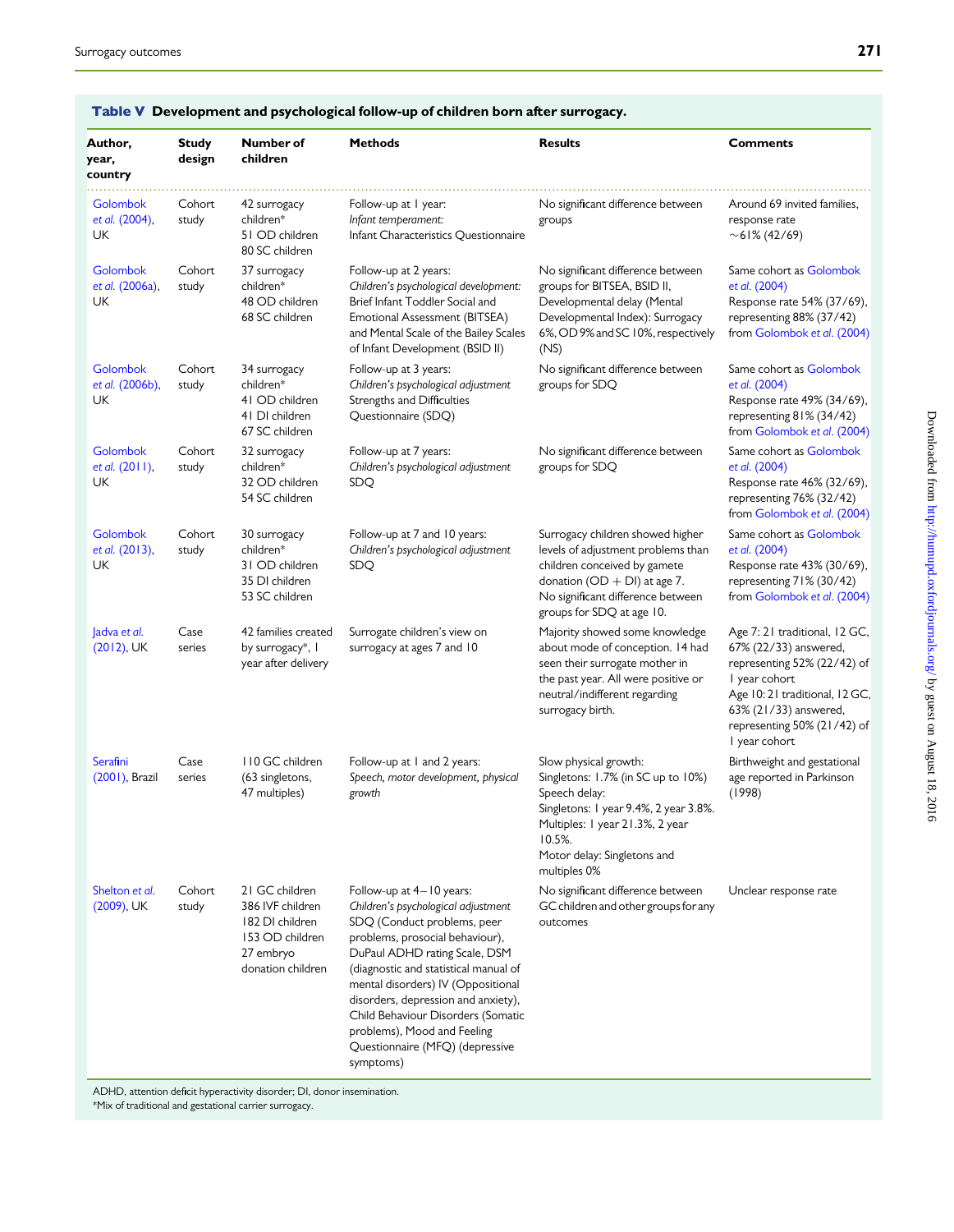mothers, mothers who had received OD and mothers who had conceived naturally. The mothers' and fathers' marital quality was compared at five time points between different family types when the children were between 1 and 10 years of age (Blake et al.[, 2012\)](#page-15-0). The mothers and fathers of children born through surrogacy had similar marital satisfaction as parents in gamete donation families. When the children were 2 years old the mothers in natural conception families had higher levels of marital satisfaction than their counterparts in ART families. This difference had disappeared when the children were 3, 7 and 10 years ([Blake](#page-15-0) et al., [2012](#page-15-0)). In families with a 2-year-old child born through surrogacy fathers reported lower levels of parenting stress than their natural conception counterparts ([Golombok](#page-15-0) et al., 2006a).

Four studies were reported by another UK group ([van den Akker,](#page-16-0) [2000](#page-16-0), [2005a](#page-16-0), [b](#page-16-0), [2007](#page-16-0)). Genetic links were found to be more important to mothers whose children were the result of gestational surrogacy than those who had children after traditional surrogacy. These differences were observed both during pregnancy and after birth. In a study from the Netherlands ([Dermout](#page-15-0) et al., 2010) more than 500 couples enquired about surrogacy by telephone or e-mail, but only 35 couples actually entered the IVF programme. After this extensive screening, no negative or harmful consequences were detected among the parties involved. This meant that there were no problems in accepting even a disabled child. Disclosure of surrogacy to the children was recorded in one study. In 29 out of 33 families, disclosure to the child had been made by the age of 7 years ([Readings](#page-16-0) et al., 2011). In three other studies, 97–100% of parents aimed to tell the child about the surrogacy ([Blyth,](#page-15-0) [1995](#page-15-0); [van den Akker, 2000;](#page-16-0) [MacCallum](#page-16-0) et al., 2003).

Conclusion: There were no major differences in the psychological states of mothers of children who were the product of surrogacies, mothers of children conceived after other types of ART and mothers of children who were conceived naturally. Low quality of evidence  $(GRADE@@OO)$ .

# **Discussion**

This systematic review summarizes the published literature on surrogacy, including both medical and psychological outcomes for surrogate mothers, intended parents and the children born after surrogate arrangements. Although these arrangements, including gestational carrier programmes, have been carried out since the late 1980s, research on outcomes for the parties involved is very limited. Most studies have significant methodological limitations, such as small sample size. Also, for the studies on psychological follow-up in particular, a low response rate is noted, introducing a risk of selection bias. The research literature on surrogacy is sparse for many reasons. It is believed that financial support for such controversial research is difficult to secure and that it is difficult to track the number of children born, especially those born as a result of traditional surrogacy. Furthermore, given the social stigma associated with surrogacy arrangements, it is thought that intended parents are perhaps unwilling to sacrifice their privacy to participate in research in the field [\(Ciccarelli and Beckman, 2005](#page-15-0)).

One objection to allowing surrogacy is that the woman carrying the child will be exposed to unexpected health risks related to the pregnancy and delivery. Only five studies have looked into the risks of pregnancy complications; four of these involved gestational and one traditional surrogacy. The incidence of HDP was between 4.3 and 10% in singleton gestational carrier pregnancies compared to between 16 and 40% usually

reported in OD pregnancies ([Parkinson](#page-16-0) et al., 1998; Dar et al.[, 2015;](#page-15-0) [van der Hoorn et al., 2010](#page-16-0)). The high frequency of HDP noted in OD pregnancies has been associated with the fact that the oocyte recipient is immunologically unrelated to the donor ([van der Hoorn et al.,](#page-16-0) [2010\)](#page-16-0). In theory, the same situation occurs in gestational surrogacy, as in such cases the entire fetal genome is allogeneic to the carrier. Based on the few reports on GC outcome available, there has been speculation that a healthy carrier with a normal reproductive background might somehow compensate for atypical immunological reactions related to a foreign embryo, and that the surrogates might have a more hospitable uterine environment than infertile oocyte recipients [\(Gibbons](#page-15-0) et al., [2011\)](#page-15-0). Although the number of cases studied is small, the lower HDP rate in surrogate mothers, most of whom have already experienced normal pregnancies and deliveries, supports the view of a connection between nulliparity and HDP ([Parkinson](#page-16-0) et al., 1998).

The duration of singleton surrogacy pregnancies was similar to or shorter than that of singleton standard IVF pregnancies, and the incidence of preterm birth  $(<$ 37 weeks) was, in general, numerically lower than in standard IVF singletons. The shorter mean gestational age seen in one study is interesting as the rate of obstetric complications in general was low and, according to selection criteria for surrogate mothers, they should previously have experienced uncomplicated preg-nancies [\(Gibbons](#page-15-0) et al., 2011). The articles give no information on the rate of induction of labour or the rate of Caesarean section performed for non-medical reasons. The surrogate mother might also have had one of a number of risk factors, as reported in the early paper by [Reame and Parker \(1990\)](#page-16-0) in which the profiles of 66% of the traditional surrogate mothers had risk factors, including smoking or having had no previous deliveries. These factors may have had implications for pregnancy length.

There were three reports of hysterectomies related to delivery, two of which occurred in multiple pregnancies, in a twin and a triplet pregnancy. The third hysterectomy occurred in a singleton pregnancy after uterine rupture in a gestational carrier with three previous, full-term, normal vaginal deliveries, indicating that there are always potential maternal risks, even if the carrier has no obstetric risk factors in her case history.

One of the cornerstones in surrogacy arrangements is the importance of choosing the surrogate mother with extreme caution. To minimize the medical risks to the surrogate mother recommendations drawn up by expert groups in ESHRE, ASRM and FIGO should be followed. Gestational carrier candidates, who have had previous adverse obstetric outcomes should not be accepted. The pregnancy history of the surrogate candidate might be more predictive of obstetric complications than her age (Duffy et al.[, 2005\)](#page-15-0). Furthermore, the risk of almost all maternal complications is increased by multiple pregnancies (HDP, haemorrhage during pregnancy and delivery, preterm labour and delivery, operative delivery). To avoid unnecessary endangerment of the health of the surrogate and the future child it is strongly recommended that only one embryo at a time is transferred to the surrogate [\(Shenfield](#page-16-0) et al., 2005).

The most important concern related to surrogacy treatment is anxiety about possible harmful medical and psychological consequences for the child. For infants born after surrogacy, perinatal outcome has been satisfactory. The mean birthweight of gestational carrier singleton children was higher than average and the incidence of LBW was low (Table [III\)](#page-9-0). This positive outcome is probably because in surrogacy pregnancies the pregnant women have better reproductive health than infertile women with a history of reproductive illness. As in standard IVF and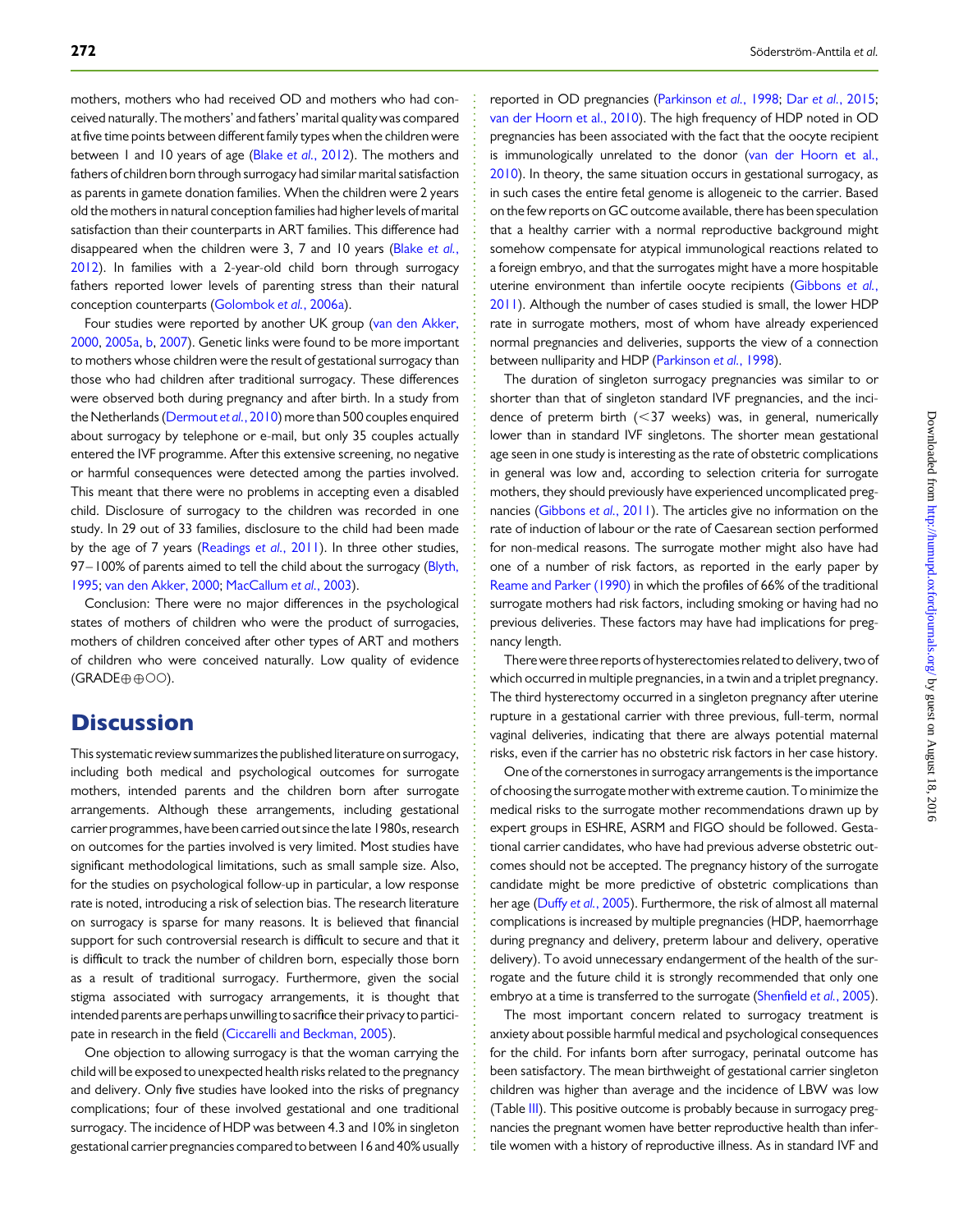OD treatments, the rate of PTB and LBW in multiple births in gestational carriers was high, at between 30 and 100%. This underlines the importance of avoiding multiple pregnancies in surrogacy arrangements.

Two papers give the incidence of birth defects as 6% [\(SART 1994](#page-15-0); [Dermout](#page-15-0) et al., 2010). However, all SART reports from 1995 onwards, and including much higher numbers of children, showed a lower rate of birth defects, at between 0 and 2.9%, which was comparable to SART data for standard IVF and OD treatments. Another Dutch study by Dermout included only 13 deliveries out of which one twin baby had severe malformations ([Dermout](#page-15-0) et al., 2010). Published studies show that the risk of birth defects in infants born after surrogate pregnancies is similar to risks after IVF and OD treatment.

Follow-ups of the psychological development of older children belonging to the surrogate group are very limited and almost all studies come from the UK. An initial group of 42 surrogacy children was followed up for 10 years from the age of 1 year. Of the children, 71% were still participating in the study at the age of 10 years. Through the years the children's psychological adjustment was normal and comparable to that of OD and naturally conceived children. The higher levels of adjustment problems noted in surrogacy children at 7 years of age proved to be temporary and had disappeared 3 years later. Good psychological adjustment in surrogacy children was also reported by Shelton and associates [\(Shelton](#page-16-0) et al., 2009). It is possible that families and children taking part in these studies are not representative of the outcome in general, but the studies from the UK following these families for up to 10 years are the largest and most representative samples so far collected.

The research literature on psychological implications for surrogate mothers and intended parents is sparse and the heterogeneity of the groups of surrogate mothers included in published studies makes it impossible to drawn any firm conclusions about this group. Some of the studies examine commercial and others altruistic non-paid surrogates. Other studies include both gestational and traditional arrangements where the surrogate might be unknown, or known, to the intended couple.

An interesting question relates to the characteristics which make women willing to act as surrogates. Do these women have some special traits which set them apart? Again, non-representative samples, a lack of control groups and ambiguous comparisons with test norms make it difficult to reach firm conclusions [\(Ciccarelli and Beckman,](#page-15-0) [2005](#page-15-0)). A cautious summary of published research indicates that the psychological profiles and characteristics of most surrogate mothers are in the normal range of personality tests (Pizitz et al[., 2013](#page-16-0)). However, it has been suggested that some characteristics of surrogate mothers make them more flexible regarding moral and ethical principles to do with traditional family values and the meaning of motherhood [\(Kleinpeter and Hohman, 2000](#page-16-0); [Ciccarelli and Beckman, 2005](#page-15-0)).

The primary motivation reported by surrogate mothers is altruistic concern for infertile couples. Money was named as a prime motive by only a small number of the women. However, financial interests are probably also present in many cases where the main motivation is reported to be empathy for childless couples ([Braverman and Corson, 1992](#page-15-0); [Blyth,](#page-15-0) [1994;](#page-15-0) [Kleinpeter and Hohman, 2000;](#page-16-0) [Hohman and Hagan, 2001;](#page-15-0) [Basling](#page-15-0)[ton, 2002;](#page-15-0) Jadva et al.[, 2003;](#page-15-0) [van den Akker, 2003;](#page-16-0) [Pashmi](#page-16-0) et al., 2010).

Surrogate mothers generally report being satisfied with their experiences (Jadva et al.[, 2003](#page-15-0)). The frequency of post-partum depression seems to be low. Important factors that determine the surrogate mother's satisfaction after the birth of the baby have been related to the quality of the relationship with the intended couple, especially the

intended mother, and circumstances to do with the relinquishment of the child [\(Blyth, 1994](#page-15-0); [Hohman and Hagan, 2001](#page-15-0); [MacCallum](#page-16-0) et al., [2003](#page-16-0)). One reason for regarding surrogacy as problematic and controversial is the risk of dispute between the surrogacy mother and the intended parents as to custody of the child. What if the surrogate mother decides to keep the child or the intended parents are not willing to welcome a disabled child? There have been reports highlighted in the media about situations when problems arise, such as the Baby M case and more recently the case of Baby Gammy [\(Peterson, 1987](#page-16-0); BBC News Asia, 2014; [Schover,](#page-16-0) [2014](#page-16-0); [Topping and Foster, 2014\)](#page-16-0). Baby M was born in 1986 as a result of traditional surrogacy and after the birth the surrogate mother decided to keep the child. In court, the genetic father was awarded legal custody, with the surrogate mother having visiting rights.

Follow-up studies show that generally therewere no significant difficulties for the surrogate mothers to hand over the children to the intended parents ([Fischer and Gillman, 1991](#page-15-0); [Blyth, 1994;](#page-15-0) [Baslington, 2002;](#page-15-0) [Jadva](#page-15-0) et al.[, 2003](#page-15-0); [van den Akker, 2003](#page-16-0); [Pashmi](#page-16-0) et al., 2010). It has been suggested that surrogate mothers may not view the child they are carrying as theirs, thereby facilitating relinquishment (Jadva et al.[, 2003;](#page-15-0) [van den](#page-16-0) [Akker, 2003](#page-16-0); [Ahmari Tehran](#page-15-0) et al., 2014; [Lorenceau](#page-16-0) et al., 2015). However, in a minority of cases the woman experienced some difficulties in giving up the child. The reasons for these problems have not been reported, but it might have to do with insufficient screening of the surrogate mothers or, for example, lack of emotional support. Furthermore, it was not always clear whether the child was the result of traditional or gestational surrogacy. There is evidence to suggest that where the surrogate mother has a genetic link to the child the potential for disputes between the parties is increased ([Trowse, 2011](#page-16-0)).

Recently, the case of Baby Gammy has made international news. The intended Australian parents of twins born to a Thai surrogate mother did not accept baby Gammy, who had Down syndrome. They took baby Gammy's healthy sister back to Australia leaving the critically ill baby Gammy with the surrogate mother. Fortunately, such cases are rare events. InWestern countries, the risk that the intended parents involved in gestational surrogacy would not want to welcome their own child must be estimated as small ([Brinsden, 2003](#page-15-0)). Those couples, who after screening and counselling are committed to going further with this timeconsuming and complicated treatment, are in general highly motivated to become parents. However, pretreatment counselling is extremely important and requires high attention. It should include descriptions of all the risks and benefits of gestational surrogacy as well as information on the rights and responsibilities of all parties.

In general, at least in countries where surrogacy is legal, a large majority of the intended parents plan to inform their child about the method of conception [\(van den Akker, 2000;](#page-16-0) [MacCallum](#page-16-0) et al., 2003; [Readings](#page-16-0) [et al., 2011](#page-16-0)). In this respect the surrogacy families are more open with their children than families created through other forms of ART, for example OD and donor insemination (Söderström-Anttila et al., 2010; [Readings](#page-16-0) et al., 2011; Sälevaara et al., 2013). Genetically related surrogate mothers have been shown to be more likely than genetically unrelated surrogate mothers to wish the child to be told about the surrogacy arrangement (Jadva et al.[, 2003](#page-15-0)). Continuation of contact between the family and the surrogate mother will depend on whether the child has been informed or not. The type of surrogacy has been shown to be associated with the frequency of contact with the child's parents, with the parties involved in traditional surrogacy arrangements maintaining less frequent contact than those involved in gestational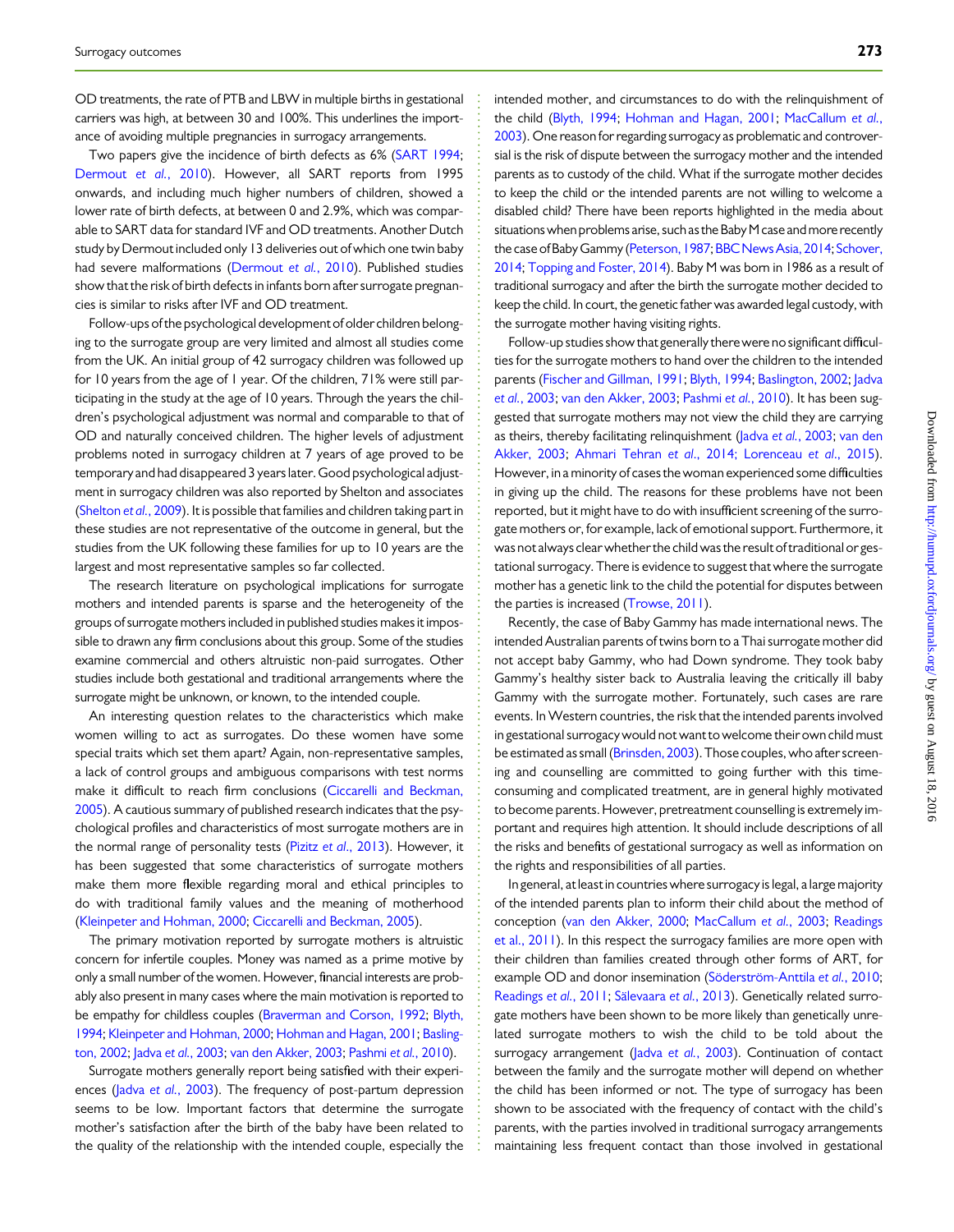surrogacy (Jadva et al.[, 2012;](#page-15-0) [Imrie and Jadva, 2014](#page-15-0)). Most families created by surrogacy have reported a harmonious relationship with the surrogate mother [\(Kleinpeter, 2002](#page-15-0); [Imrie and Jadva, 2014\)](#page-15-0). Again, this refers to countries that have regulated surrogacy. In cross-country surrogacy, there are no studies on the relationship between the intended parents and the surrogate mother, who might even be unknown to the commissioning couple.

Surrogacy arrangements have been used by same-sex men to become fathers, as it allows one of the couple's spermatozoa to provide a genetic link to the child and an opportunity to raise the child from birth ([Norton](#page-16-0) et al.[, 2013](#page-16-0)). However, there is very limited research on gay men and surrogacy. A few studies have addressed questions of counselling, decision-making and the significance of biogenetic paternity to gay male couples becoming parents through surrogacy [\(Greenfeld and Seli,](#page-15-0) [2011](#page-15-0); [Dempsey, 2013](#page-15-0); [Norton](#page-16-0) et al., 2013). Outcomes for the children and the families have not been reported.

It is obvious that surrogacy involves deep ethical considerations. Normally the person who wants the child takes the medical risks of the pregnancy. In surrogacy arrangements the carrier takes the risks. Relationships between the parties may change during the procedure and disagreements between the intended parents and the carrier may occur over issues related to the pregnancy and the relinquishment of the child. However, in Western countries, many of these risks can be minimized by careful counselling and psychological support. This should be offered to all parties, not only before and during the treatment, but also after the child has been born. Emotional and legal support can best be offered in the home country of the partners involved. The risks of conflicts between the intended parents and the surrogate mother will probably rise in line with increasing cross-border 'reproductive tourism' and the lack of regulations in countries with commercial surrogacy. Ethical issues specific to the engaging of surrogate mothers from low and middle income countries include questions about custody rights, limits of surrogacy care, remuneration, multiple embryo transfer, medical advocacy and the exploitation of poor women ([Deonandan](#page-15-0) et al., 2012). In commercial cross-border surrogacy, it might be argued that children are transformed into something one can buy. If wealthy couples go to poor countries to find a surrogate mother, that woman might be put under pressure to live under certain conditions while she is being paid. The woman might also agree to enter into a surrogacy arrangement simply because of her poor financial situation. These are strong arguments against commercial surrogacy and these are situations which do not arise in altruistic surrogacy.

It seems clear there is a growing practice of surrogacy treatments worldwide and that many of these arrangements cross national borders. During the last years, prohibition of surrogacy treatment has led to critical discussion in several European countries. It is an ethical dilemma that couples have to turn to the commercial surrogacy industry abroad to receive help for their infertility problem. In Iceland the Government has, at time of writing, prepared a law proposing legalization of altruistic gestational surrogacy. Recently, the National Advisory Board on Social Welfare and Health Care Ethics in Finland (ETENE, [www.etene.fi\)](http://www.etene.fi) and Swedish Medical Advisory Board in Ethics (SMER; [www.smer.se\)](http://www.smer.se) have suggested that surrogacy treatments should be allowed in restricted medical situations. Details of the current legal regime of surrogacy in European Union (EU) member states, as well as reports on solutions of legal implications of cross-border surrogacy, can be found in papers published by the EU and Hague Convention on Private International Law ([Brunet](#page-15-0) et al., 2013; <http://www.hcch.net/index>).

### Strength and limitations

The major strength of this review is the comprehensive appraisal of the literature regarding outcome for the children as well as outcomes for the surrogate and intended mothers, and including both medical and psychological variables. Limitations are the lack of high quality studies. Most studies have significant methodological limitations such as small sample size, lack of controls and a low response rate. Gestational and traditional surrogacy was not always separated in the studies. To date there are no studies on children growing up with gay fathers. There are no follow-up studies on families created via commercial cross-border surrogacy in countries such as India, Russia and Ukraine, where surrogacy seems to be increasing.

### **Conclusions**

Most studies reporting on surrogacy have serious methodological limitations. According to these studies most surrogacy arrangements are successfully implemented, and most surrogate mothers are well motivated and have little difficulty separating from children born as a result of the arrangement. The perinatal outcome of the children is comparable to standard IVF and OD and there is no evidence of harm to the children born as a result of surrogacy. However, these conclusions should be interpreted with caution. We have not found any publications on outcome for families and surrogate mothers involved in commercial cross-country surrogacy in less well developed countries where surrogacy is a growing industry. Furthermore, there are no studies on children growing up with gay fathers. Long-term follow-up studies on surrogacy children and families will be needed in the future.

# Supplementary data

[Supplementary data are available at](http://humupd.oxfordjournals.org/lookup/suppl/doi:10.1093/humupd/dmv046/-/DC1) [http://humupd.oxfordjournals.org/.](http://humupd.oxfordjournals.org/)

# Acknowledgements

The authors wish to thank librarian Therese Svanberg for searching of literature and Gwyneth Olofsson for correction of the English language.

# Authors' roles

All authors contributed substantially to conception and design of the study. C.B., U.-B.W. and V.S.-A. selected and appraised the articles. V.S.-A., C.B. and U.-B.W. wrote the article. All authors revised the article critically and approved the final version.

# Funding

The Nordic Expert group's research work was unconditionally supported by MSD in Finland, Norway and Denmark and by an agreement concerning research and the education of doctors (ALFGBG-70 940).

# Conflict of interest

The authors confirm that they have no conflict of interest in relation to this work.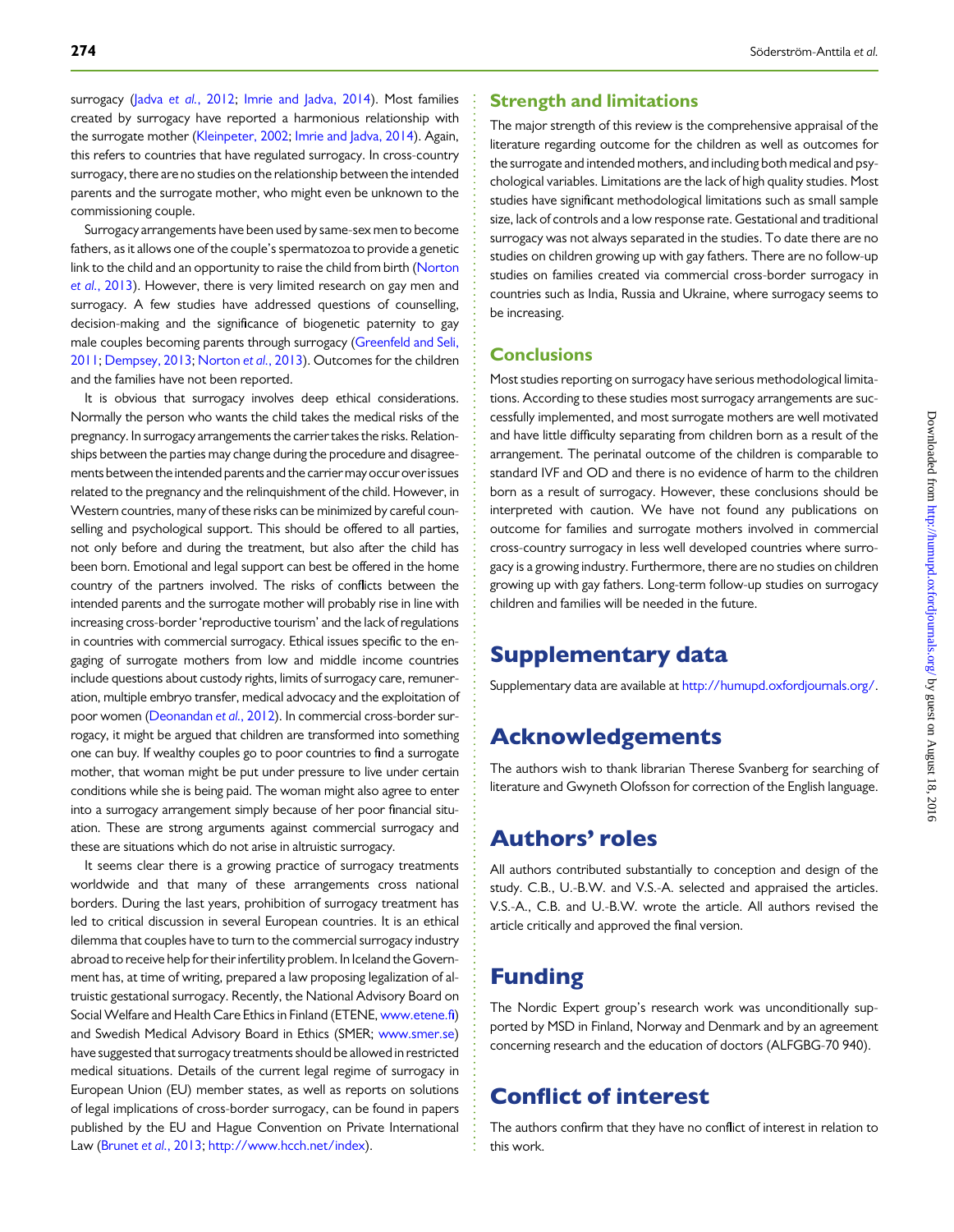# <span id="page-15-0"></span>References

- Ahmari Tehran H, Tashi S, Mehran N, Eskandari N, Dadkhah Tehrani T. Emotional experiences in surrogate mothers: a qualitative study. Iran J Reprod Med 2014;  $12.471 - 480$
- Aittomaki K, Eroila H, Kajanoja P. A population-based study of the incidence of Mullerian aplasia in Finland. Fertil Steril 2001;76:624– 625.
- Assisted reproductive technology in the United States and Canada: 1991 results from the Society for Assisted Reproductive Technology generated from the American Fertility Society Registry. Fertil Steril 1993;59:956– 962.
- Assisted reproductive technology in the United States and Canada: 1992 results generated from the American Fertility Society/Society for Assisted Reproductive Technology Registry. Fertil Steril 1994;62:1121-1128.
- Assisted reproductive technology in the United States and Canada: 1993 results generated from the American Society for Reproductive Medicine/Society for Assisted Reproductive Technology Registry. Fertil Steril 1995;64:13-21.
- Assisted reproductive technology in the United States and Canada: 1994 results generated from the American Society for Reproductive Medicine/Society for Assisted Reproductive Technology Registry. Fertil Steril 1996;66:697–705.
- Assisted reproductive technology in the United States and Canada: 1995 results generated from the American Society for Reproductive Medicine/Society for Assisted Reproductive Technology Registry. Fertil Steril 1998;69:389–398.
- Assisted reproductive technology in the United States: 1996 results generated from the American Society for Reproductive Medicine/Society for Assisted Reproductive Technology Registry. Fertil Steril 1999;71:798-807.
- Assisted reproductive technology in the United States: 1997 results generated from the American Society for Reproductive Medicine/Society for Assisted Reproductive Technology Registry. Fertil Steril 2000;74:641– 653; discussion 653-644.
- Assisted reproductive technology in the United States: 1998 results generated from the American Society for Reproductive Medicine/Society for Assisted Reproductive Technology Registry. Fertil Steril 2002a;77:18–31.
- Assisted reproductive technology in the United States: 1999 results generated from the American Society for Reproductive Medicine/Society for Assisted Reproductive Technology Registry. Fertil Steril 2002b;78:918 –931.
- Assisted reproductive technology in the United States: 2000 results generated from the American Society for Reproductive Medicine/Society for Assisted Reproductive Technology Registry. Fertil Steril 2004;81:1207 –1220.
- Assisted reproductive technology in the United States: 2001 results generated from the American Society for Reproductive Medicine/Society for Assisted Reproductive Technology registry. Fertil Steril 2007;87:1253– 1266.
- Baslington H. The social organization of surrogacy: relinquishing a baby and the role of payment in the psychological detachment process. J Health Psychol 2002;7:57-71.
- BBC NA. Thai surrogate baby Gammy. Australian parents contacted. 2014.
- Beski S, Gorgy A, Venkat G, Craft IL, Edmonds K. Gestational surrogacy: a feasible option for patients with Rokitansky syndrome. Hum Reprod 2000;15:2326– 2328.
- Blake L, Casey P, Jadva V, Golombok S. Marital stability and quality in families created by assisted reproduction techniques: a follow-up study. Reprod Biomed Online 2012; 25:678– 683.
- Blyth E. 'I wanted to be interesting. I wanted to be able to say "I've done something interesting with my life"': interviews with surrogate mothers in Britain. J Reprod Infant Psychol 1994;12:189– 198.
- Blyth E. 'Not a primrose path': commissioning parents' experiences of surrogacy arrangements in Britain. J Reprod Infant Psychol 1995; 13:185-196.
- Braverman AM, Corson SL. Characteristics of participants in a gestational carrier program. J Assist Reprod Genet 1992;9:353– 357.
- Brinsden PR. Gestational surrogacy. Hum Reprod Update 2003;9:483– 491.
- Brinsden PR, Appleton TC, Murray E, Hussein M, Akagbosu F, Marcus SF. Treatment by in vitro fertilisation with surrogacy: experience of one British centre. BMJ 2000; 320:924 –928.
- Brinsden PR, Rizk B. The obstetric outcome of assisted conception treatment. Assist Reprod Rev 1992; 2:116-125.
- Brunet L, Carruthers J, Davaki K, King D, Marzo C, Mccandless JA. A Comparative Study on the Regime of Surrogacy in EU Member States. 2013. [http://www.europarl.](http://www.europarl.europa.eu/studies) [europa.eu/studies,](http://www.europarl.europa.eu/studies) <http://www.europarl.europa.eu/studies>.
- Ciccarelli JC, Beckman LJ. Navigating rough waters: an overview of psychological aspects of surrogacy. J Soc Issues 2005;61:21-43.
- Corson SL, Kelly M, Braverman AM, English ME. Gestational carrier pregnancy. Fertil Steril 1998;69:670-674.
- Crockin SL. Growing families in a shrinking world: legal and ethical challenges in cross-border surrogacy. Reprod Biomed Online 2013;27:733–741.
- Dar S, Lazer T, Swanson S, Silverman J, Wasser C, Moskovtsev SI, Sojecki A, Librach CL. Assisted reproduction involving gestational surrogacy: an analysis of the medical, psychosocial and legal issues: experience from a large surrogacy program. Hum Reprod 2015;30:345 –352.
- Dempsey D. Surrogacy, gay male couples and the significance of biogenetic paternity. New Genet Soc 2013;32:37– 53.
- Deomampo D. Defining parents, making citizens: nationality and citizenship in transnational surrogacy. Med Anthropol 2015;34:210-225.
- Deonandan R, Green S, van Beinum A. Ethical concerns for maternal surrogacy and reproductive tourism. J Med Ethics 2012;38:742-745.
- Dermout S, van de Wiel H, Heintz P, Jansen K, Ankum W. Non-commercial surrogacy: an account of patient management in the first Dutch Centre for IVF Surrogacy, from 1997 to 2004. Hum Reprod 2010;25:443-449.
- Duffy DA, Nulsen JC, Maier DB, Engmann L, Schmidt D, Benadiva CA. Obstetrical complications in gestational carrier pregnancies. Fertil Steril 2005; 83:749– 754.
- Ekberg ME. Ethical, legal and social issues to consider when designing a surrogacy law. J Law Med 2014;21:728– 738.
- FIGO Committee Report: Surrogacy. Int | Gynaecol Obstet 2008; 102:312-313.
- Fischer S, Gillman I. Surrogate motherhood: attachment, attitudes and social support. Psychiatry 1991:54:13-20.
- Gibbons WE, Cedars M, Ness RB. Toward understanding obstetrical outcome in advanced assisted reproduction: varying sperm, oocyte, and uterine source and diagnosis. Fertil Steril 2011;95:1645-1649.e1641.
- Goldfarb JM, Austin C, Peskin B, Lisbona H, Desai N, de Mola JR. Fifteen years experience with an in-vitro fertilization surrogate gestational pregnancy programme. Hum Reprod 2000;15:1075–1078.
- Golombok S, Murray C, Jadva V, MacCallum F, Lycett E. Families created through surrogacy arrangements: parent-child relationships in the 1st year of life. Dev Psychol 2004;40:400-411.
- Golombok S, MacCallum F, Murray C, Lycett E, Jadva V. Surrogacy families: parental functioning, parent-child relationships and children's psychological development at age 2. J Child Psychol Psychiatry 2006a;47:213 –222.
- Golombok S, Murray C, Jadva V, Lycett E, MacCallum F, Rust J. Non-genetic and non-gestational parenthood: consequences for parent-child relationships and the psychological well-being of mothers, fathers and children at age 3. Hum Reprod 2006b;21:1918 –1924.
- Golombok S, Readings J, Blake L, Casey P, Marks A, Jadva V. Families created through surrogacy: mother-child relationships and children's psychological adjustment at age 7. Dev Psychol 2011;47:1579-1588.
- Golombok S, Blake L, Casey P, Roman G, Jadva V. Children born through reproductive donation: a longitudinal study of psychological adjustment. J Child Psychol Psychiatry 2013;54:653 –660.
- Greenfeld DA, Seli E. Gay men seeking fatherhood through assisted reproduction. Fertil Steril 2011:95:225-229.
- Guyatt GH, Oxman AD, Vist GE, Kunz R, Falck-Ytter Y, Alonso-Coello P, Schunemann HJ. GRADE: an emerging consensus on rating quality of evidence and strength of recommendations. BMJ 2008;336:924–926.
- Hague Convention on Private International Law. [http://www.hcch.net/index\\_en.](http://www.hcch.net/index_en.php?act=text.display&tid=178) [php?act=text.display&tid=178.](http://www.hcch.net/index_en.php?act=text.display&tid=178)
- Hohman MM, Hagan CB. Satisfaction with surrogate mothering: a relational model. J Hum Behav Soc Environ 2001;4:61–84.
- Imrie S, Jadva V. The long-term experiences of surrogates: relationships and contact with surrogacy families in genetic and gestational surrogacy arrangements. Reprod Biomed Online 2014;29:424– 435.
- Jadva V, Imrie S. Children of surrogate mothers: psychological well-being, family relationships and experiences of surrogacy. Hum Reprod 2014;29:90-96.
- Jadva V, Murray C, Lycett E, MacCallum F, Golombok S. Surrogacy: the experiences of surrogate mothers. Hum Reprod 2003;18:2196–2204.
- Jadva V, Blake L, Casey P, Golombok S. Surrogacy families 10 years on: relationship with the surrogate, decisions over disclosure and children's understanding of their surrogacy origins. Hum Reprod 2012;27:3008– 3014.
- Jadva V, Imrie S, Golombok S. Surrogate mothers 10 years on: a longitudinal study of psychological well-being and relationships with the parents and child. Hum Reprod 2015;30:373 –379.
- Kleinpeter CB. Surrogacy: the parents' story. Psychol Rep 2002;91:201–219.